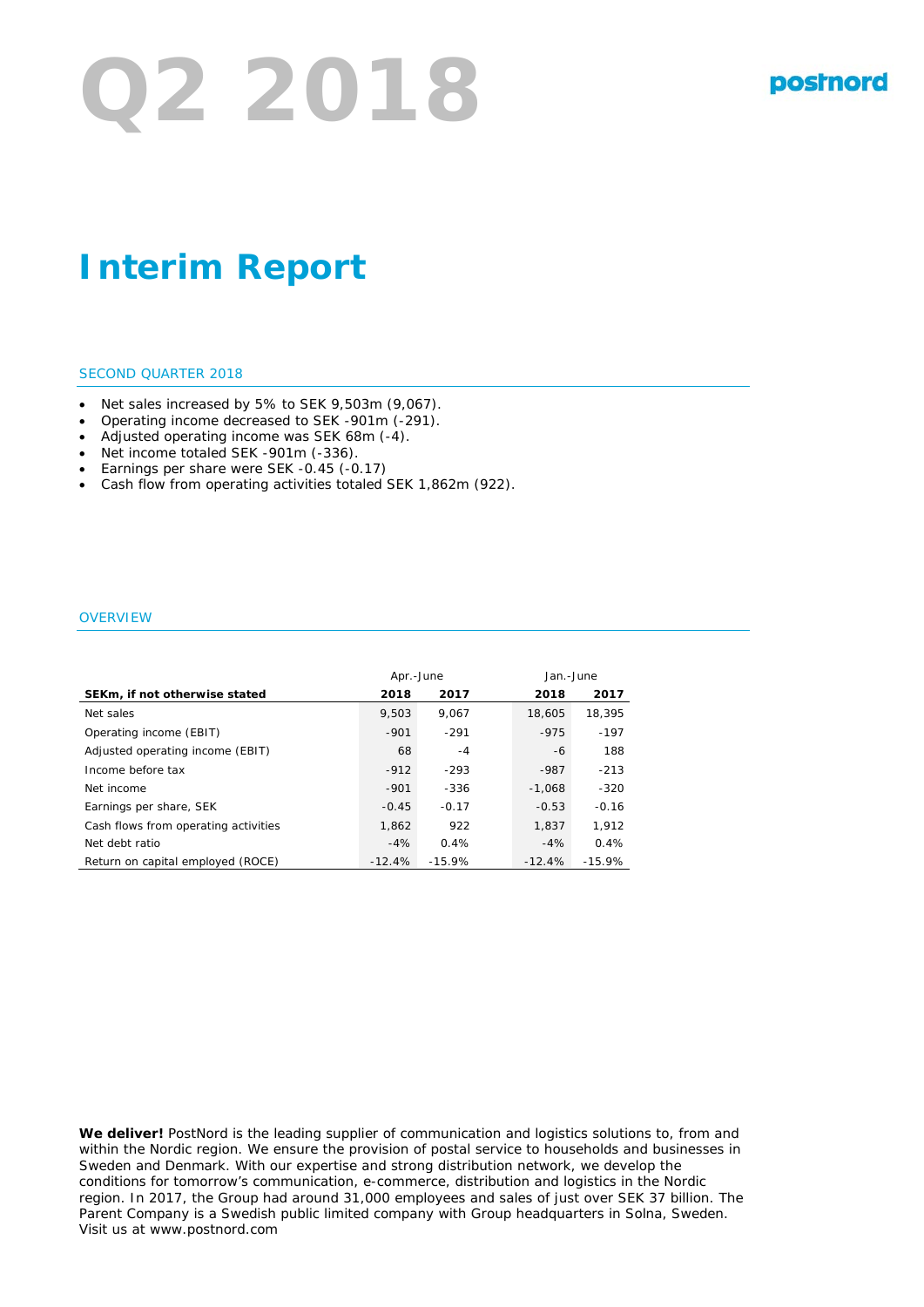

## **New business agreements, continued transformation and focus on quality**

*The year's second quarter was dominated by a high level of activity in every area. In addition to approval from the EU for the first stage of our owners' financing for the transformation in Denmark, most of the new commercial agreements were signed.* 

On May 28, the EU Commission notified its approval of the SEK 1,533m government subsidy to finance compensation from the Danish State to Post Danmark A/S for the extra costs of the universal postal service. On June 11, PostNord's Board of Directors agreed to carry through immediately the transformation of PostNord Denmark announced earlier and awaiting EU approval of the financing arrangement. Income for the second quarter was impacted by SEK -1.1bn net, as a result of the above-mentioned government subsidy and provision for the transformation.

Parcel volumes continued to grow rapidly, by 17%, during the quarter, while and mail volumes again decreased, by -7%. To be able to handle the higher parcel volumes, we placed several new terminals in service. Our challenge in Sweden is that we are witnessing major losses in mail revenue while the number of households for mail deliveries is increasing. A trend that is, of course, bringing pressure on the profitability of our mail business. The Group reports a more or less breakeven result, excluding items affecting comparability, for the first half-year. The Group's results are to a major extent affected by the losses in Denmark during the transformation and by higher costs incurred by the Swedish company to ensure high delivery quality. Compared to the second quarter 2017, the result is better partly due to the relative dates for Easter between the years.

The service partner agreement with the ICA chain in Sweden have been extended via a multi-year agreement. We have also signed a new service partner agreement with Reitan Convenience Sweden AB, owner of the Pressbyrån and 7-Eleven retail outlets. The new and extended agreements are evidence of the commercial attractiveness of

being a service partner, and ensure a leading service partner network in Sweden for the future. PostNord Strålfors, too, signed several new agreements combining physical with digital communication during the quarter, including ones with Aller Media, Telia Danmark, Intrum and Kraftringen.

We are continuing to develop our digital services. For example, we have incorporated use of Swedish bank IDs into our PostNord app. For customers using the system, recipients can choose to redirect parcels or change recipients via the app, which currently has more than 1.5 millions users across the Nordic region. We have also announced our intention to launch our own digital mailbox in Sweden and have applied to the Swedish Tax Agency for approval as a digital mailbox operator for "Mina meddelanden" (My Messages). During the quarter, we launched a digital system for direct VAT payment at purchase for those buying from the USA's online e-commerce company Wish. The system simplifies the process for both customer and PostNord. We expect more e-commerce actors to sign up to the system.

During the quarter, PostNord conducted a nationwide tour of Sweden to listen to recipients' views on our business. We performed a similar process in Denmark, where we invited citizens to meet us at one of our post offices In just over two months, we visited 23 locations in Sweden, from Luleå in the north to Malmö in the south, and talked to more than 20,000 people to hear their opinions on PostNord. While we did receive quite a number of comments on our service, the most common remark was "I don't have any problem with your business, but I've read in the newspaper about all the problems you're having." This reinforces our conviction that we are on the right road. Our services are appreciated by many, but we must continue to focus on meeting the expectations of recipients regarding delivery quality. Only when do so will we regain the trust that we urgently need to put into place the huge changes that are continuingly required to deal with lower mail volumes and the rapidly expanding e-commerce.

**Håkan Ericsson** *President and CEO*

### MAJOR EVENTS IN JANUARY–JUNE

On June 26, our owners announced at an extraordinary general meeting held on August 14, 2018 that they will propose Christian W. Jansson as Chair of the Board and Christian Frigast as Deputy Chair. At the AGM, present Chair Jens Moberg and Board member Anitra Steen will leave the Board of Directors. For further information, see the press release dated June 26.

In June, Post Danmark A/S received SEK 1,533m from the Danish government following approval from the EU Commission for the government subsidy. On June 11, the Board resolved to carry out the transformation of PostNord Denmark and provision was made regarding costs associated with termination of employment for employees in Denmark with special employment conditions.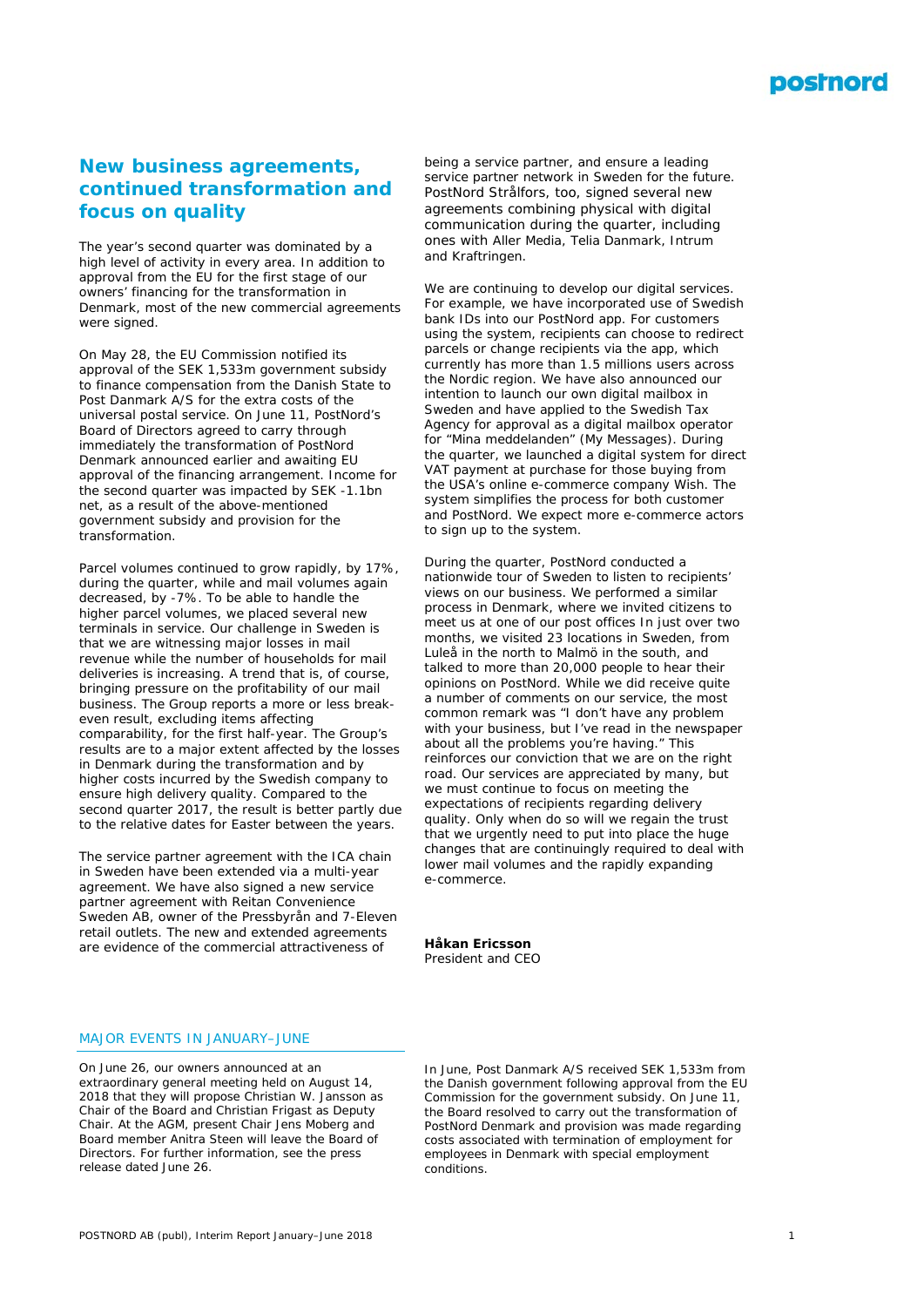# **Net sales and income**

*Unless otherwise stated, the report comments on developments in April-June compared to the same period in 2017.*

### FINANCIAL OVERVIEW

|                                     | Apr-jun |          | Jan-jun  |         |  |
|-------------------------------------|---------|----------|----------|---------|--|
| <b>SEKm</b>                         | 2018    | 2017     | 2018     | 2017    |  |
| Net sales                           | 9.503   | 9.067    | 18.605   | 18.395  |  |
| $\Delta$ ("like for like")*         | 3%      | -6%      | $0\%$    | -5%     |  |
| Op. income (EBIT)                   | $-901$  | $-291$   | $-975$   | $-197$  |  |
| Op. margin (EBIT)                   | $-9,5%$ | $-3.2\%$ | $-5.2%$  | $-1.1%$ |  |
| Items affecting<br>comparabilty     | -969    | -287     | -969     | -386    |  |
| Adjusted operating<br>income (EBIT) | 68      | $-4$     | -6       | 188     |  |
| Adjusted operating<br>margin (EBIT) | 1%      | 0%       | $0\%$    | $1\%$   |  |
| Net financal items                  | $-12$   | $-2$     | $-12$    | $-16$   |  |
| Income before tax                   | $-912$  | $-293$   | $-987$   | $-213$  |  |
| Tax                                 | 11      | $-43$    | $-81$    | $-107$  |  |
| Net income                          | $-901$  | -336     | $-1.068$ | $-320$  |  |

\**Change excludes acquisitions, disposals and impact of currency*

Net sales for the Group totaled SEK 9,503m (9,067). As a result of continued digitization, mail volumes declined by 7% overall in the quarter, 7% in Sweden and 5% in Denmark. Sales of digital services at PostNord Strålfors increased by 11%. Parcel volumes rose by 17% as a result of further buoyant growth in e-commerce, where B2C parcel volumes increased by 30%. Income for third-party logistics increased overall by 11%. The increase in income is partly explained by the relative dates for Easter between the years.





### OPERATING INCOME

|                                                                                      |                | Apr.-June | Jan.-June   |          |  |
|--------------------------------------------------------------------------------------|----------------|-----------|-------------|----------|--|
| <b>SEKm</b>                                                                          | 2018           | 2017*     | 2018        | 2017*    |  |
| PostNord Sweden                                                                      | 222            | 258       | 360         | 532      |  |
| PostNord Denmark                                                                     | $-1,065$       | $-505$    | $-1.264$    | $-700$   |  |
| PostNord Norway                                                                      | 17             | $-1$      | 18          | 22       |  |
| PostNord Finland                                                                     | 4              | $-1$      | 5           | $\Omega$ |  |
| PostNord Strålfors                                                                   | 46             | 43        | 93          | 99       |  |
| Other business activities                                                            | $\overline{2}$ | 11        | 6           | 25       |  |
| Other & eliminations                                                                 | $-127$         | $-97$     | $-193$      | $-176$   |  |
| <b>Operating income</b><br>(EBIT)                                                    | $-901$         | $-291$    | -975        | -197     |  |
| Reversal of items<br>affecting comparability:<br>Other income.<br>government subsidy | $-1.533$       |           | $-1.533$    |          |  |
| Provisions/reversals of<br>restructuring measures<br>Capital gain on sale of         | 2,562          | 287       | 2,562       | 386      |  |
| property<br>Exchange rate difference,<br>items affecting<br>comparability            | $-73$<br>12    |           | $-73$<br>12 |          |  |
| <b>Adjusted operating</b><br>income (EBIT)                                           | 68             | -4        | -6          | 188      |  |

\**2017 figures restated to reflect new segment reporting, see Note 3*.

Operating income for the second quarter was SEK -901m (-291).Items affecting comparability totaling SEK -969m (-287), net, charged to operating income consisted for the most part of a government subsidy received in Denmark and provision for termination of employment for employees in Denmark with special employment conditions. Adjusted operating income totaled SEK 68m (-4). The improvement is attributable to growth in e-commerce and mixed-cargo groupage, GDPR-related mailings and cost savings. The relative dates for Easter between the years also had a certain positive impact on the quarter.

Net financial items for the period totaled SEK -12m (-2). The Group's tax expense totaled SEK 11 (-43) for the quarter and SEK -81m (107) for the year to date. The relatively high tax liability arises because deferred tax has not been recognized regarding Denmark's deficit, since it is estimated that the tax loss carry-forward cannot be utilized within a foreseeable period. Net income totaled SEK -901m (-336). New tax rules in Sweden for the corporate sector were enacted by Riksdagen in June, with the effect in part that the rate of corporation tax will be lowered in two stages after December 31, 2018. This reduction had no material effect on the Group's deferred taxes net, on the basis of the Group's assessment of due dates.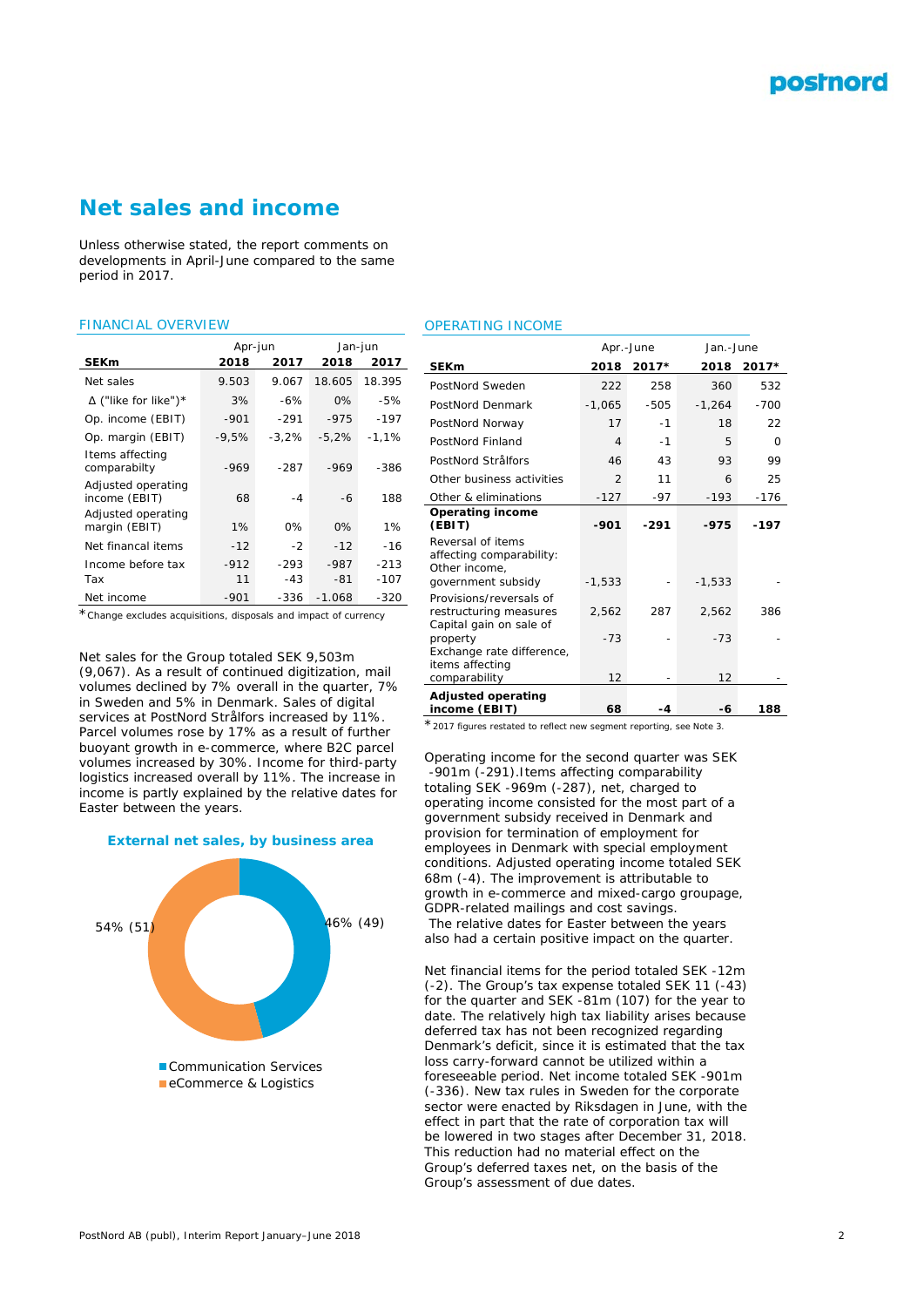

# **Cash flows and financial position**

### CASH FLOWS

|                                        | Apr.-June |        | Jan.-June |       |
|----------------------------------------|-----------|--------|-----------|-------|
| <b>SEKm</b>                            | 2018      | 2017   | 2018      | 2017  |
| Cash flow from<br>operating activities | 1.862     | 922    | 1.837     | 1.912 |
| Cash flow from<br>investing activities | $-253$    | $-264$ | $-310$    | -685  |
| Cash flow from<br>financing activities | 723       | 286    | 723       | 285   |
| Cash flow for the<br>period            | 2,332     | 944    | 2,250     | 1,512 |
| Cash and cash<br>equivalents,          |           |        |           |       |
| closing balance                        | 4,157     | 3.086  | 4,157     | 3.086 |

### NET DEBT

| June   |                                          | June<br>30 | Mar.<br>31 | Dec.<br>31 | June<br>30 |
|--------|------------------------------------------|------------|------------|------------|------------|
| 2017   | <b>SEKm</b>                              | 2018       | 2018       | 2017       | 2017       |
| 1.912  | Interest-bearing debt                    | 4.525      | 3.797      | 3.778      | 4.029      |
| $-685$ | Pensions and disability<br>pension plans | -389       | $-1.395$   | $-1.145$   | -88        |
| 285    | Long- and short-term<br>investments      | $-204$     | $-334$     | $-494$     | $-823$     |
| 1,512  | Cash and cash<br>equivalents             | $-4,157$   | $-1.823$   | $-1,901$   | $-3.086$   |
|        | Net debt                                 | -225       | 245        | 238        | 32         |
| າ ດວ∠  | Net debt ratio                           | $-4%$      | 3%         | 3%         | 0.4%       |
|        |                                          |            |            |            |            |

Cash flows from operating activities before changes in working capital totaled SEK 2,117m (1,143). The increase was attributable above all to a government subsidy of SEK 1,533m received to cover provisions for costs associated with the termination of employment of employees in Denmark with special employment conditions.

Working capital showed a change of SEK -255m (- 221) during the quarter.

Investments in property, plant and equipment and in non-current intangible assets during the period totaled SEK 406m (207). These consisted for the most part of investments in new terminals, vehicles, third-party logistics equipment and IT development. The increase from the preceding year related above all to investment in vehicles and terminals.

Surplus liquidity was in part invested in commercial paper with a view to lowering the costs of cash and cash equivalents. Investments in commercial paper decreased by SEK 135m over the period. In the same period last year, these investments increased by SEK 40m net.

The Group's equity decreased to SEK 6,266m from SEK 7,430m on March 31, 2018. The change arose primarily through net income for the period, revaluation of pension commitments and a positive translation difference as a result of the Norwegian krone strengthening against the Swedish krona.

The Group's net debt decreased during the quarter by SEK 470m to SEK -225m. The biggest changes during the quarter were an increase in cash and cash equivalents as a result of a government subsidy received, while a lowering of the discount rate for the Group's pension plans increased the Group's pension liability.

Interest-bearing debt consists of a long-term portion of SEK 1,594m (1,720) and a current portion of SEK 2,931m (2,309). The increase in interest-bearing liabilities in the quarter arose through net borrowing in the form of commercial paper loans.

The Group's debt ratio was -4% (0.4) at the end of the quarter, lower than the Group's target of 10– 50%.

Adjusted return on capital employed (ROCE) was 2.0% (-1.2).

The Group's financial preparedness totaled SEK 6,161m (7,627) on June 30, 2018,comprising cash and cash equivalents of SEK 4,157m (3,086), short-term investments of SEK 4m (541) and an unutilized credit facility of SEK 2,000 (4,000), which expires in 2021.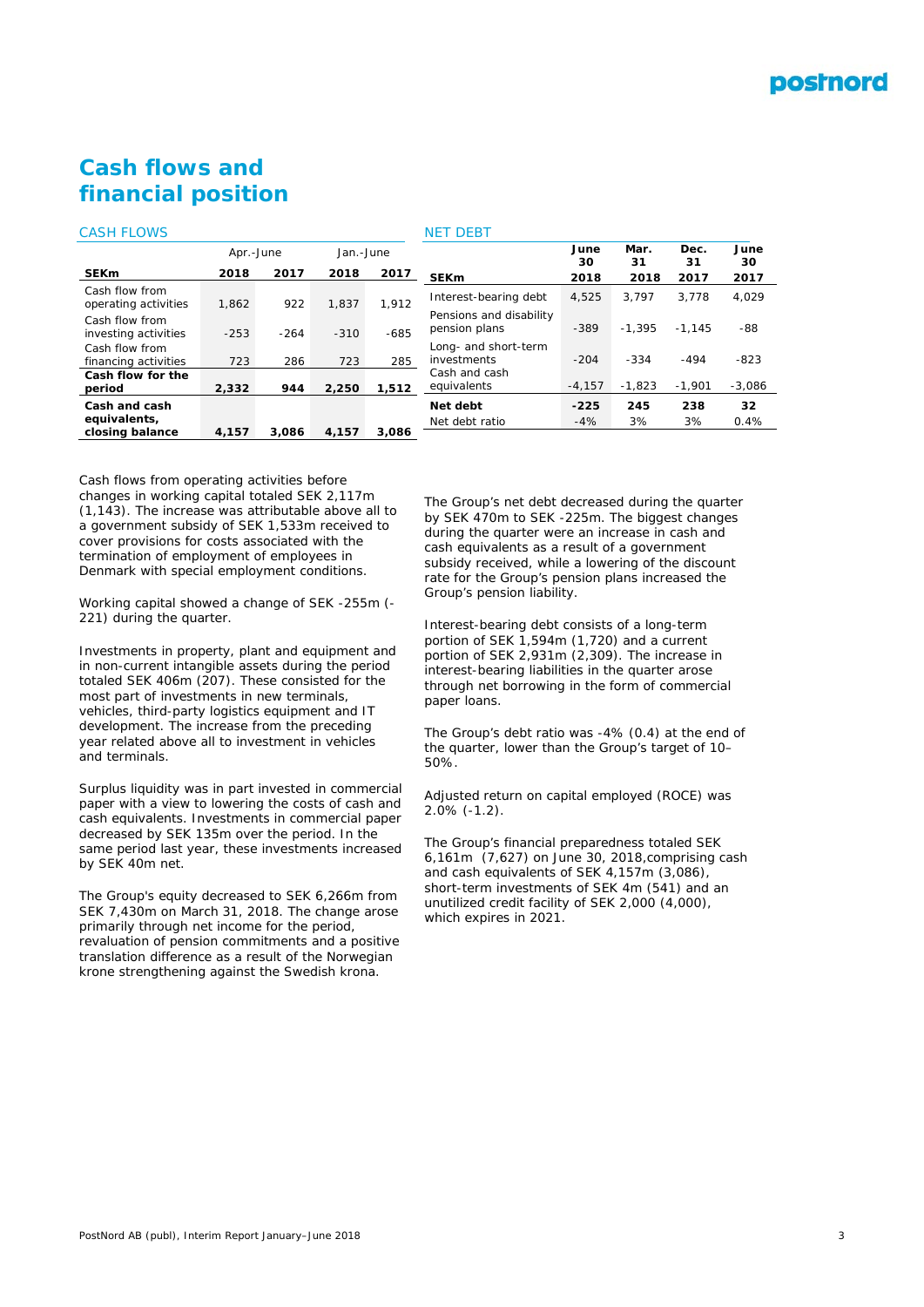

# **Sustainability**

The average number of employees (FTEs) totaled 29,731 (31,085), a reduction of 1,354 since Q2 2017. The number of employees has been reduced to align the business with lower income from products adversely affected by digitization, and to boost the Group's competitiveness. Sick leave was calculated at 5.6% (6.0). The level remains too high, but on the positive side it has fallen steadily and is now 0.4% percentage points lower than in the same quarter last year. To address the problem of sick leave, initiatives are being focused on both rehabilitation and preventive measures. In the second quarter of 2018, the proportion of women in management positions overall rose from 32.4% to 33.1%. The proportion of women at management levels 1-3 fell marginally from 35.4% (Q1) to 35.3% but at management levels 4-6 rose from 31.6% to 32.5%.

During the first half-year, carbon dioxide emissions totaled 161,662 tonnes, representing a fall of 8%. Since the base year 2009, the reduction has totaled 37% and the aim is to achieve a reduction of 40% by the end of 2020. All units have reduced their emissions, primarily through the use of biofuels, with a notably major impact in Sweden, but transport optimization actions and the new production model in Denmark also contributed. In the second quarter, PostNord entered a Swedish and a Danish driver in the IPC Drivers' Challenge, taking home the Efficiency Award for the team driving electric vehicles most efficiently. A process to phase out air routes for mail has been initiated in Sweden and is expected to deliver further impact over the year.

Delivery quality for stamped letters in Sweden has remained steady since January, at around 99%. This exceeds the new legal requirement that 95% of stamped letters must be delivered to the right recipient within two weekdays.

A completely new production model was introduced in Denmark in January, resulting in a major transformation of production in Denmark. In June, delivery quality of 96.6% was recorded for Denmark's Brevet, the best outcome since August last year. Delivery quality over a rolling 12-month period was 94.4%, exceeding the legal requirement of 93%.

Volumes for parcels are continuing to increase, in pace with the growth in e-commerce. Weighted delivery quality in parcels was measured at 94.4% (rolling 12-months).

The long-term goal, which is to be attained by no later than 2020, is for 80% of the Group's total purchasing to come from suppliers who comply with the Code of Conduct. At the end of Q2, the proportion of total Group purchases from suppliers signed up to the Code of Conduct for Suppliers was around 71% (including procurement of services from service partners). During the first half-year, work on checking supplier compliance with the Code of Conduct continued. During the quarter, approximately 220 suppliers were requested to perform a self-assessment and 15 underwent a local audit. At the end of the quarter, approximately 45% of purchasing volumes were sourced from suppliers who had successfully completed PostNord's process to check compliance with the Code of Conduct. The sub-suppliers to undergo an audit are selected on the basis of the perceived risk in their business.

# **Parent Company**

The Parent Company conducted very limited operations, in the form of intra-Group services. No net sales were recognized during the quarter or in the comparable quarter last year. Net income totaled SEK -17m (-43) for the period and SEK -28m (-59) for the year to date.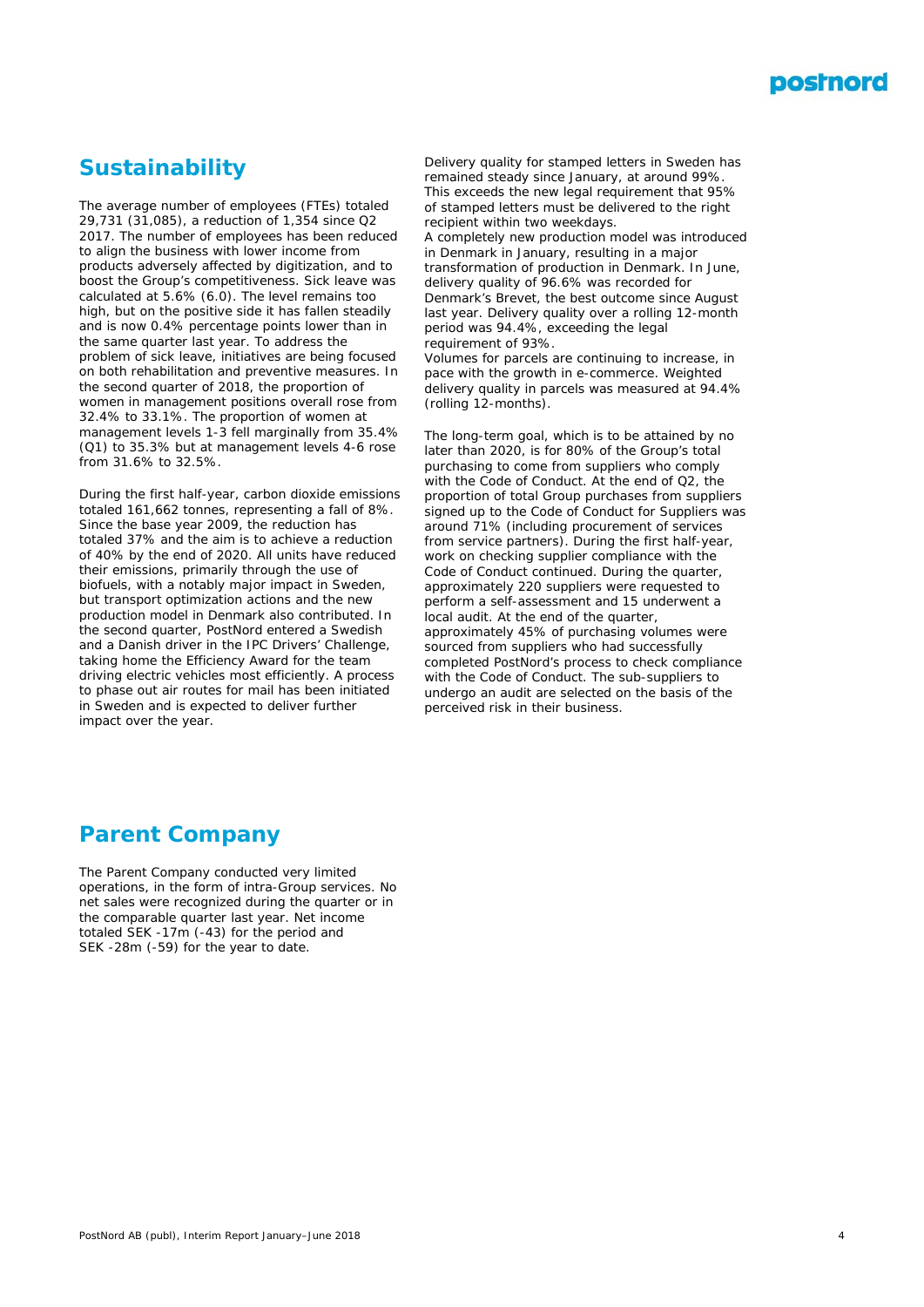# **postnord**

### POSTNORD SWEDEN

|                                                 | Apr.-June |       | Jan.-June |        |
|-------------------------------------------------|-----------|-------|-----------|--------|
| <b>SEKm</b>                                     | 2018      | 2017  | 2018      | 2017   |
| Net sales                                       | 5,791     | 5.551 | 11485     | 11,173 |
| $\Delta$ ("like for like")*                     | 4%        | $-2%$ | 3%        | $-2%$  |
| - Comm. Serv. (ext.)                            | 2,742     | 2,777 | 5,566     | 5,697  |
| $\Delta$ ("like for like") *<br>- eComm. & Log. | $-1%$     | $-6%$ | $-2%$     | $-6%$  |
| (ext.)                                          | 2,794     | 2.541 | 5,395     | 4.988  |
| $\Delta$ ("like for like") *                    | 10%       | 4%    | 8%        | 4%     |
| – internal                                      | 254       | 233   | 522       | 474    |
| Op. income (EBIT)                               | 222       | 258   | 360       | 532    |
| Op. margin (EBIT)                               | 3.8%      | 4.6%  | 3.1%      | 4.8%   |
| Adj. op. inc. (EBIT)                            | 222       | 258   | 360       | 532    |
| Adj. op. marg. (EBIT)                           | 3.8%      | 4.6%  | 3.1%      | 4.8%   |

### POSTNORD DENMARK

*- eComm. & Log.* 

Adj. op. inc. (EBIT) -96 -218 -295 -315 Adj. op. marg. (EBIT) -4.4% -10.3% -6.3% -7.3%

**SEKm 2018 2017 2018 2017** Net sales 2,204 2,108 4,210 4,322 Δ ("like for like")\* -2% -13% *-8%* -11% *- Comm. Serv. (ext.)* 925 1,016 1,822 2,154 *Δ ("like for like")\** -15% -27% -20% -24%

*(ext.)* 1,153 983 2,143 1,946 *Δ ("like for like")\** 10% 6% 4% 7% *– internal* 119 110 244 222 Op. income (EBIT) -1,065 -505 -1,264 -700 Op. margin (EBIT) -48.3% -24.0% -30.0% 16.2% Items affecting comp.  $-969 -287 -969 -386$ 

Apr.-June Jan.-June

\**Change excludes acquisitions, disposals and impact of currency*

\**Change excludes acquisitions, disposals and impact of currency*

Net sales in Sweden increased by in all 4%.

At Communication Services, sales decreased via continued digitization, resulting in a 7% decline in mail volumes including addressed direct mail. Sales for eCommerce & Logistics increased mainly through further growth in e-commerce, leading to a 31% increase in B2C volumes, but there was also growth in third-party logistics and pallet goods & mixed cargo groupage.

The decline in income for the quarter and the first half-year resulted from increased digitization, quality assurance costs and price pressure in the logistics business.

In Communication Services, sales fell as a result of a 5% decrease in Denmark's mail volumes and because, as part of its restructuring, PostNord Denmark decided that from the start of 2018 it would no longer offer distribution of unaddressed direct mail and weekly newspapers. The increase at eCommerce & Logistics arose above all through strong growth in B2C parcels and increased income in goods.

Items affecting comparability totaling SEK -969m (-287), net, charged to operating income consisted primarily of a government subsidy received, provision for termination of employment for employees with special employment conditions and capital gains on sales of properties.

Adjusted operating income for the quarter showed a slight improvement, from growth in logistics and cost savings through the transformation program.



**Sales and operating margin**

### **Sales and operating margin**



Net sales Operating margin (Adjusted EBIT)

Net sales Operating margin (Adjusted EBIT)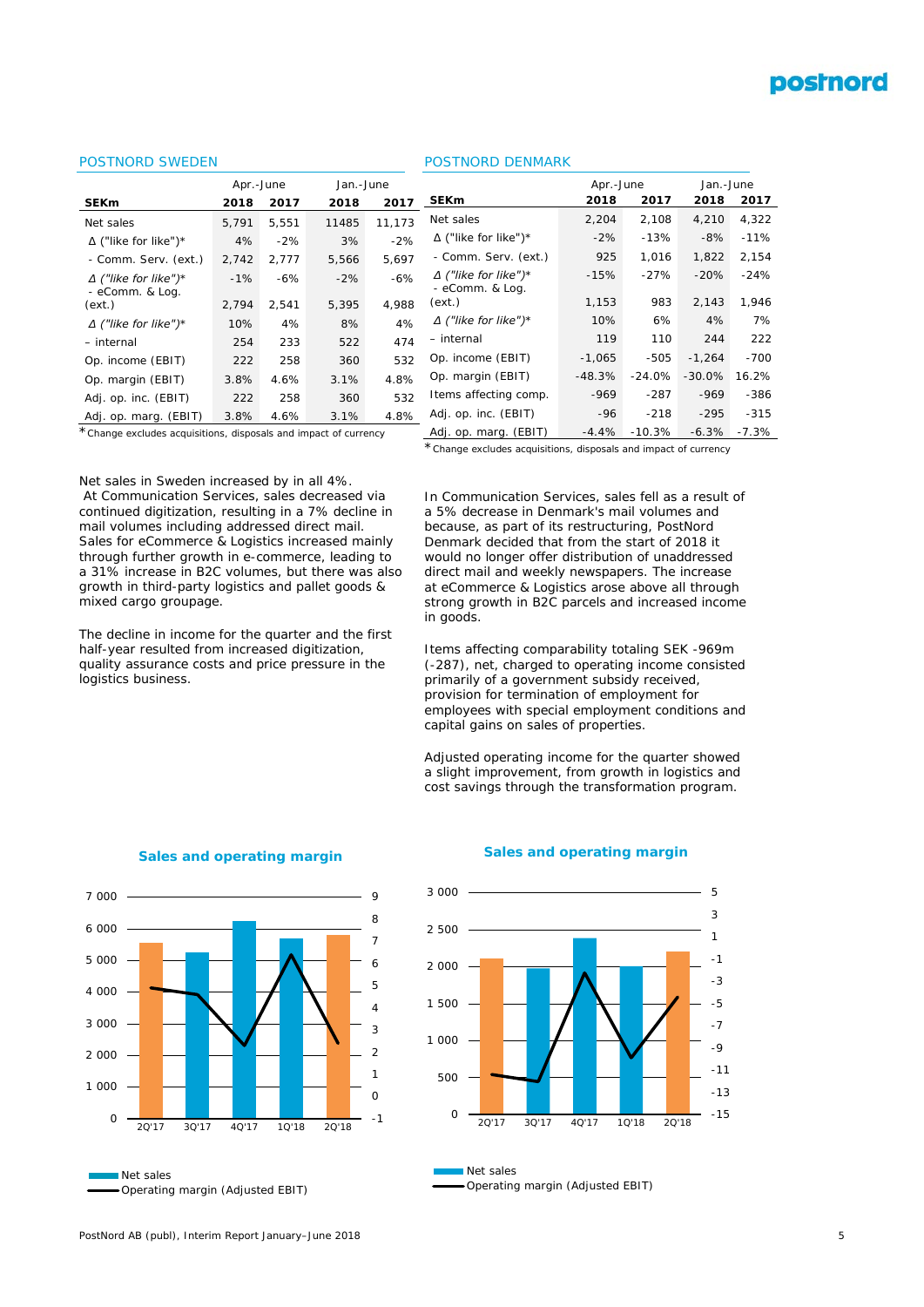# postnord

### POSTNORD NORWAY

|                                                 | Apr.-June |         | Jan.-June |        |  |
|-------------------------------------------------|-----------|---------|-----------|--------|--|
| <b>SEKm</b>                                     | 2018      | 2017    | 2018      | 2017   |  |
| Net sales                                       | 1,065     | 929     | 2,030     | 1,890  |  |
| $\Delta$ ("like for like")*                     | 10%       | $-7%$   | 6%        | $-5%$  |  |
| - Comm. Serv. (ext.)                            | 12        | 11      | 23        | 23     |  |
| $\Delta$ ("like for like") *<br>- eComm. & Log. | 1%        | 31%     | $-4%$     | 38%    |  |
| (ext.)                                          | 860       | 768     | 1,657     | 1,590  |  |
| $\Delta$ ("like for like") *                    | 7%        | $-13%$  | 3%        | $-10%$ |  |
| – internal                                      | 194       | 151     | 351       | 277    |  |
| Op. income (EBIT)                               | 17        | $-1$    | 18        | 22     |  |
| Op. margin (EBIT)                               | 1.6%      | $-0.1%$ | 0.9%      | 1.2%   |  |
| Adj. op. inc. (EBIT)                            | 17        | -1      | 18        | 22     |  |
| Adj. op. marg. (EBIT)                           | 1.6%      | 0.1%    | 0.9%      | 1.2%   |  |

### POSTNORD FINLAND

| <b>SEKm</b>                                     | Apr.-June<br>2018                                                | 2017    | Jan.-June<br>2018 | 2017    |  |  |  |  |
|-------------------------------------------------|------------------------------------------------------------------|---------|-------------------|---------|--|--|--|--|
| Net sales                                       | 294                                                              | 250     | 562               | 501     |  |  |  |  |
| $\Delta$ ("like for like")*                     | 10%                                                              | $-3%$   | 6%                | 2%      |  |  |  |  |
| - Comm. Serv. (ext.)                            | 3                                                                | 3       | 5                 | 7       |  |  |  |  |
| $\Delta$ ("like for like") *<br>- eComm. & Log. | -8%                                                              | $-30%$  | $-25%$            | $-15%$  |  |  |  |  |
| (ext.)                                          | 197                                                              | 171     | 379               | 345     |  |  |  |  |
| $\Delta$ ("like for like") *                    | 8%                                                               | $-7%$   | 4%                | $-3%$   |  |  |  |  |
| – internal                                      | 94                                                               | 76      | 177               | 149     |  |  |  |  |
| Op. income (EBIT)                               | 4                                                                | $-1$    | 5                 | U       |  |  |  |  |
| Op. margin (EBIT)                               | 1.4%                                                             | $-0.4%$ | 0.9%              | 0.0%    |  |  |  |  |
| Adj. op. inc. (EBIT)                            | 4                                                                | $-1$    | 5                 | O       |  |  |  |  |
| Adj. op. marg. (EBIT)                           | 1.4%                                                             | $-0.4%$ | 0.9%              | $0.0\%$ |  |  |  |  |
|                                                 | * Change excludes acquisitions, disposals and impact of currency |         |                   |         |  |  |  |  |

\**Change excludes acquisitions, disposals and impact of currency*

Sales rose in the quarter, mainly through increased income from B2C parcels, the relative dates for Easter between the years and a higher average price per parcel than before. The improved operating income for the quarter arose through the increased income, in conjunction with cost adjustments.

### POSTNORD STRÅLFORS

|                              | Apr.-June |       | Jan.-June |       |
|------------------------------|-----------|-------|-----------|-------|
| <b>SEKm</b>                  | 2018      | 2017  | 2018      | 2017  |
| Net sales                    | 531       | 518   | 1.050     | 1.075 |
| $\Delta$ ("like for like")*  | $-1%$     | $-8%$ | $-4%$     | $-5%$ |
| -Comm. Svs (ext)             | 494       | 482   | 979       | 1.007 |
| $\Delta$ ("like for like") * | $-1%$     | $-6%$ | $-5%$     | $-3%$ |
| -internal                    | 37        | 36    | 71        | 68    |
| Op. income (EBIT)            | 46        | 43    | 93        | 99    |
| Op. margin (EBIT)            | 8.6%      | 8.3%  | 8.9%      | 9.2%  |
| Adj. Op. Inc. (EBIT)         | 46        | 43    | 93        | 99    |
| Adj. Op. Marg. (EBIT)        | 8.6%      | 8.3%  | 8.9%      | 9.2%  |

\**Change excludes acquisitions, disposals and impact of currency*

The increased income resulted mainly from higher sales in printing and enveloping as a result of the dates for Easter this year, GDPR-related nonrecurring orders and higher digital volumes.

The higher operating income in the quarter was mainly attributable to increased revenue. Net income for the half-year was on a par with the preceding year, despite a decline in print volumes as a result of income from higher digital volumes.

Sales increased in the quarter mainly as a result of strong growth in parcels, where volumes via the DPD network and Zalando accounted for a substantial increase.

The improved operating income resulted from efficiencies introduced in transportation and warehousing.

#### OTHER BUSINESS ACTIVITIES

|                                                 | Apr.-June      |       | Jan.-June |        |  |
|-------------------------------------------------|----------------|-------|-----------|--------|--|
| <b>SEKm</b>                                     | 2018           | 2017  | 2018      | 2017   |  |
| Net sales                                       | 322            | 317   | 639       | 638    |  |
| $\Delta$ ("like for like")*                     | $-1\%$         | 3%    | 0%        | $-1\%$ |  |
| - Comm. Serv. (ext.)                            | 66             | 64    | 119       | 117    |  |
| $\Delta$ ("like for like") *<br>- eComm. & Log. | 2%             | $-7%$ | 4%        | $-5%$  |  |
| (ext.)                                          | 254            | 252   | 517       | 522    |  |
| $\Delta$ ("like for like") *                    | $-2%$          | 3%    | $-1%$     | $-3%$  |  |
| – internal                                      | 1              | 0     | 3         | 1      |  |
| Op. income (EBIT)                               | $\overline{2}$ | 11    | 6         | 25     |  |
| Op. margin (EBIT)                               | 0.6%           | 3.5%  | 0.9%      | 3.9%   |  |
| Adj. op. inc. (EBIT)                            | 2              | 4     | 6         | 25     |  |
| Adj. op. marg. (EBIT)                           | 0.6%           | 3.5%  | 0.9%      | 3.9%   |  |

\**Change excludes acquisitions, disposals and impact of currency*

Sales overall were on a par with the preceding year. As a result of underlying changes in the customer mix and increased rental costs, income declined.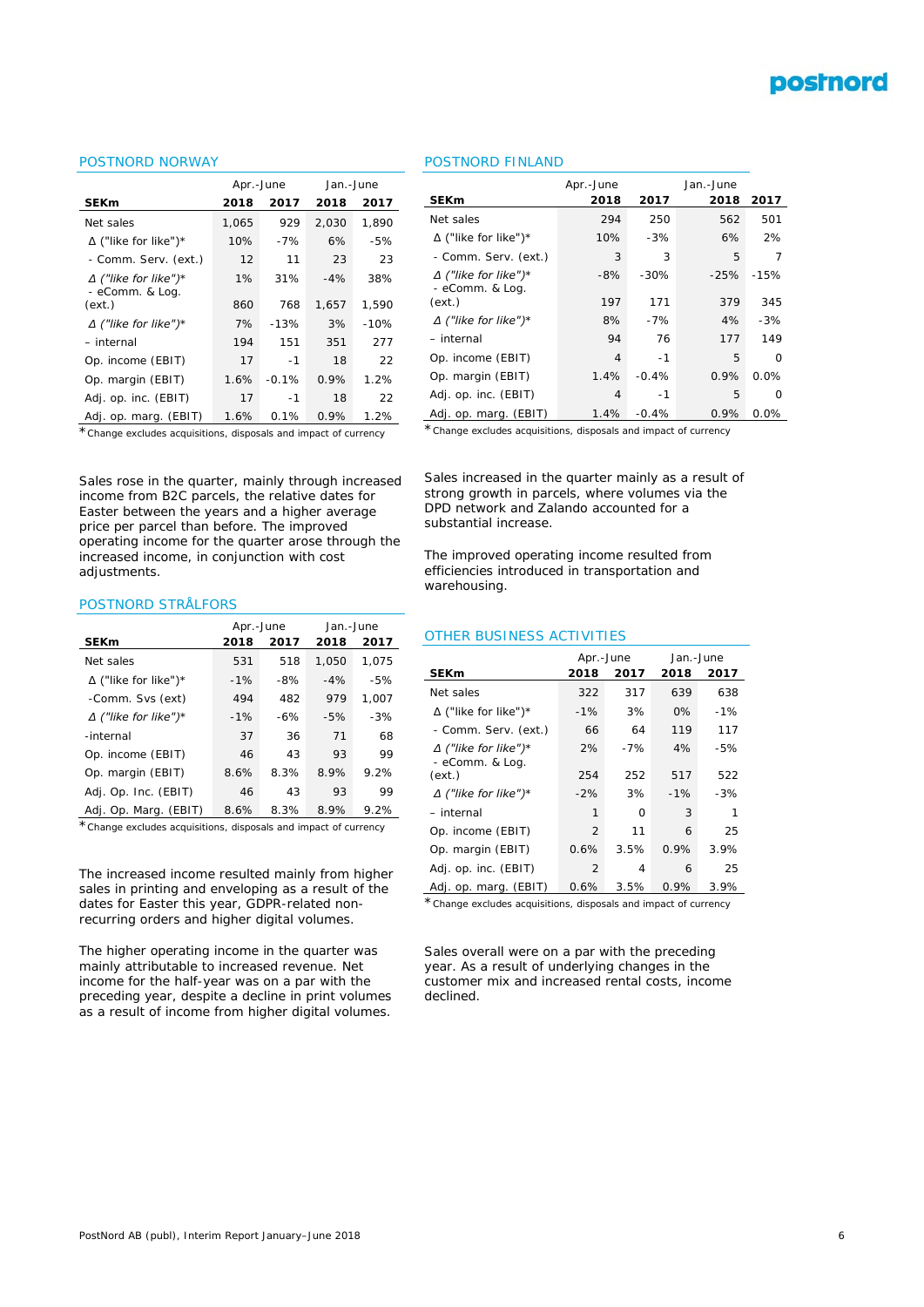

### MAJOR EVENTS AFTER THE REPORTING PERIOD

PostNord has no major events after the reporting period to report.

Solna, July 18, 2018 PostNord AB (publ), CIN 556771-2640

The Board of Directors and the President and Chief Executive Officer hereby declare that the half-year report provides a true and fair view of the Group's and the Parent Company's operations, position and results, and also describes the material risks and uncertainties faced by the Parent Company and companies making up the Group.

*Jens Moberg Sonat Burman Olsson Chairman Board member Måns Carlson Christian Ellegaard Peder Lundquist Board member Board member Board member Ulrica Messing Anitra Steen Charlotte Strand Board member Board member Board member Bo Fröström Johan Lindholm Sandra Svensk Employee representative Employee representative Employee representative*

**Håkan Ericsson** *President and Group CEO*

This report has not been reviewed by the auditors.

This information is such that PostNord AB (publ) is obliged to make public pursuant to the EU Market Abuse Regulation and the Securities Markets Act. The information was submitted for publication, through the agency of the contact person set out below, at 1.00 p.m. CET on July 18, 2018.

### FINANCIAL CALENDAR

Interim report January-September 2018 October 26, 2018 Year-end financial report 2018<br>Annual Report 2018 February 1, 2019 Annual Report 2018

### CONTACT DETAILS

Chief Communications Officer Thomas Backteman, Tel.: +46 (70) 831 11 66

Contact: [ir@postnord.com](mailto:ir@postnord.com) www.postnord.com DK-2300 Copenhagen S

Mailing and visiting address: CFO Sweden Sweden Sweden Sweden Sweden Sweden Sweden Sweden Sweden Sweden Sweden Sweden Sweden Sweden Sweden S Gunilla Berg, +46 (0)10 436 00 00 Visiting address: Terminalvägen 24, Solna +46 (0)10 436 00 00

> Denmark<br>Hedegaardsvej 88 +45 70 70 70 30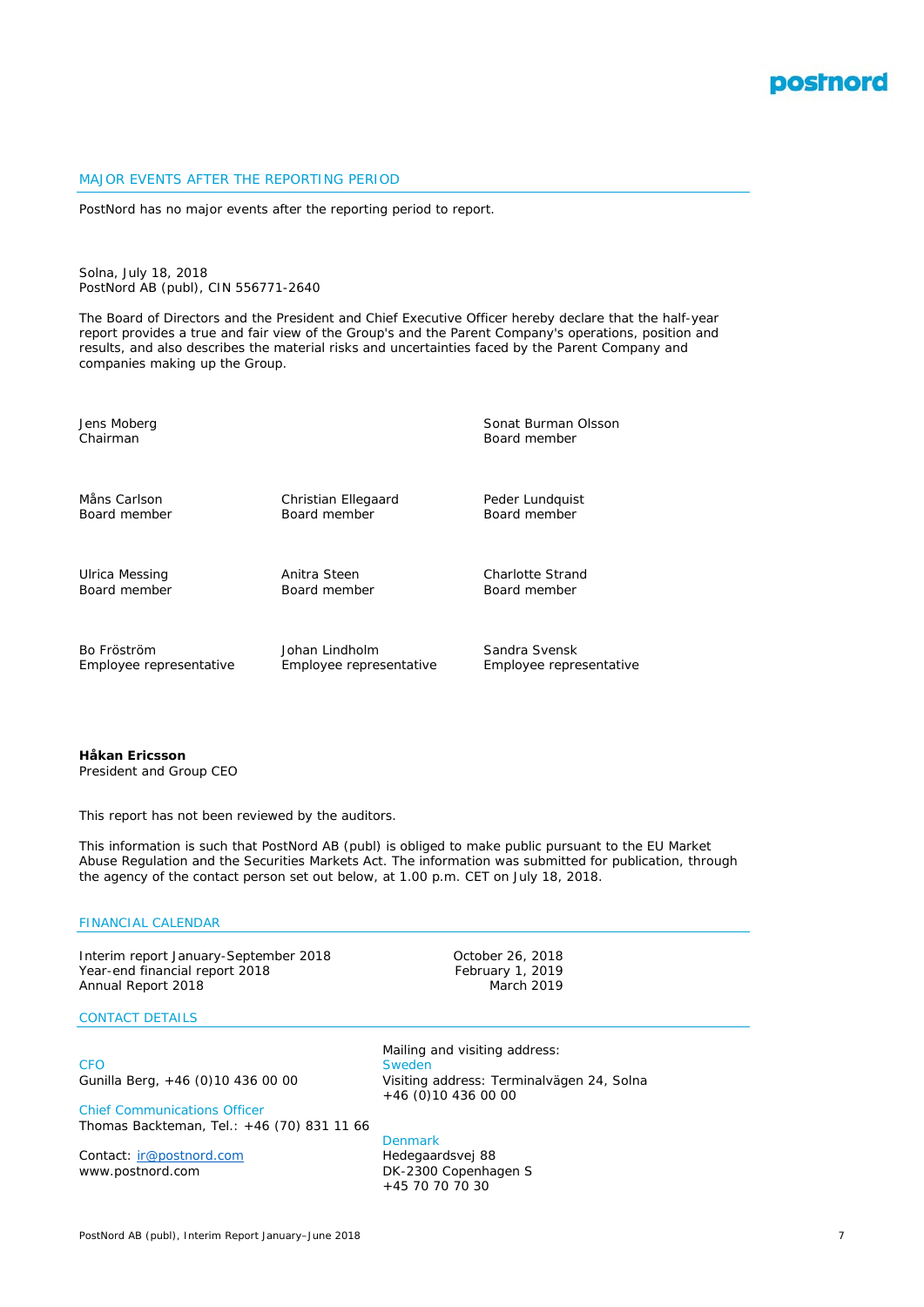

# **Group financial statements**

# **Income statement**

|                                            |                | Apr-jun   | Apr-jun  | Jan-jun   | Jan-jun        | Jan-dec   |
|--------------------------------------------|----------------|-----------|----------|-----------|----------------|-----------|
| <b>SEKm</b>                                | <b>Note</b>    | 2018      | 2017     | 2018      | 2017           | 2017      |
|                                            | $\mathbf{1}$   |           |          |           |                |           |
| Net sales                                  |                | 9,503     | 9,067    | 18,605    | 18,395         | 37,007    |
| Other income                               |                | 1,693     | 62       | 1,837     | 132            | 324       |
| Income                                     | 3              | 11,196    | 9,129    | 20,442    | 18,527         | 37,331    |
| Personnel expenses                         | $\overline{4}$ | $-6,693$  | $-4,512$ | $-10,779$ | $-8,749$       | $-16,792$ |
| Transport expenses                         |                | $-2,815$  | $-2,514$ | $-5,503$  | $-5,066$       | $-10,542$ |
| Other expenses                             |                | $-2,267$  | $-2,052$ | $-4,509$  | $-4,243$       | $-8,804$  |
| Depreciation, amortization and impairments |                | $-321$    | $-342$   | $-626$    | $-666$         | $-1,317$  |
| <b>Expenses</b>                            |                | $-12,906$ | $-9,420$ | $-21,417$ | $-18,724$      | $-37,455$ |
| <b>OPERATING INCOME</b>                    |                | $-901$    | $-291$   | $-975$    | $-197$         | $-124$    |
| Financial income                           |                | 6         | 14       | 18        | 17             | 60        |
| Financial expenses                         |                | $-18$     | $-16$    | $-30$     | $-33$          | $-72$     |
| Net financal items                         |                | $-12$     | $-2$     | $-12$     | $-16$          | $-12$     |
| <b>INCOME BEFORE TAX</b>                   |                | $-912$    | $-293$   | -987      | $-213$         | $-136$    |
| Tax                                        |                | 11        | $-43$    | $-81$     | $-107$         | $-201$    |
| <b>NET INCOME</b>                          |                | $-901$    | $-336$   | $-1,068$  | $-320$         | $-337$    |
| <b>Attributable to</b>                     |                |           |          |           |                |           |
| Parent company shareholders                |                | $-901$    | $-337$   | $-1,069$  | $-322$         | $-339$    |
| Non-controlling interests                  |                | 0         | 1        | 1         | $\overline{2}$ | 2         |
| Earnings per share, SEK                    |                | $-0.45$   | $-0.17$  | $-0.53$   | $-0.16$        | $-0.17$   |

# **Statement of comprehensive income**

|                                                              | Apr-jun     | Apr-jun | Jan-jun  | Jan-jun | Jan-dec |
|--------------------------------------------------------------|-------------|---------|----------|---------|---------|
| <b>SEKm</b>                                                  | 2018        | 2017    | 2018     | 2017    | 2017    |
| <b>NET INCOME</b>                                            | $-901$      | $-336$  | $-1,068$ | $-320$  | $-337$  |
| <b>OTHER COMPREHENSIVE INCOME</b>                            |             |         |          |         |         |
| I tems that cannot be transferred to net income              |             |         |          |         |         |
| Revaluation of pension liabilities                           | $-476$      | $-210$  | $-421$   | 105     | 214     |
| Change in deferred tax                                       | 105         | 46      | 93       | $-23$   | $-47$   |
| Total                                                        | $-371$      | $-164$  | $-328$   | 82      | 167     |
| I tems that have been or may be transferred to net<br>income |             |         |          |         |         |
| Cash flow hedges after tax                                   | $\mathbf 0$ | 1       |          | 2       | 4       |
| <b>Translation differences</b>                               | 110         | $-71$   | 298      | $-106$  | $-118$  |
| Total                                                        | 110         | $-70$   | 299      | $-104$  | $-114$  |
| <b>TOTAL OTHER COMPREHENSIVE INCOME</b>                      | $-261$      | $-234$  | $-29$    | $-22$   | 53      |
| <b>COMPREHENSIVE TOTAL INCOME</b>                            | $-1,162$    | -570    | $-1,097$ | $-342$  | $-284$  |
| <b>Attributable to</b>                                       |             |         |          |         |         |
| Parent company shareholders                                  | $-1,162$    | $-571$  | $-1,098$ | $-344$  | $-286$  |
| Non-controlling interests                                    | $\mathbf 0$ | 1       | 1        | 2       | 2       |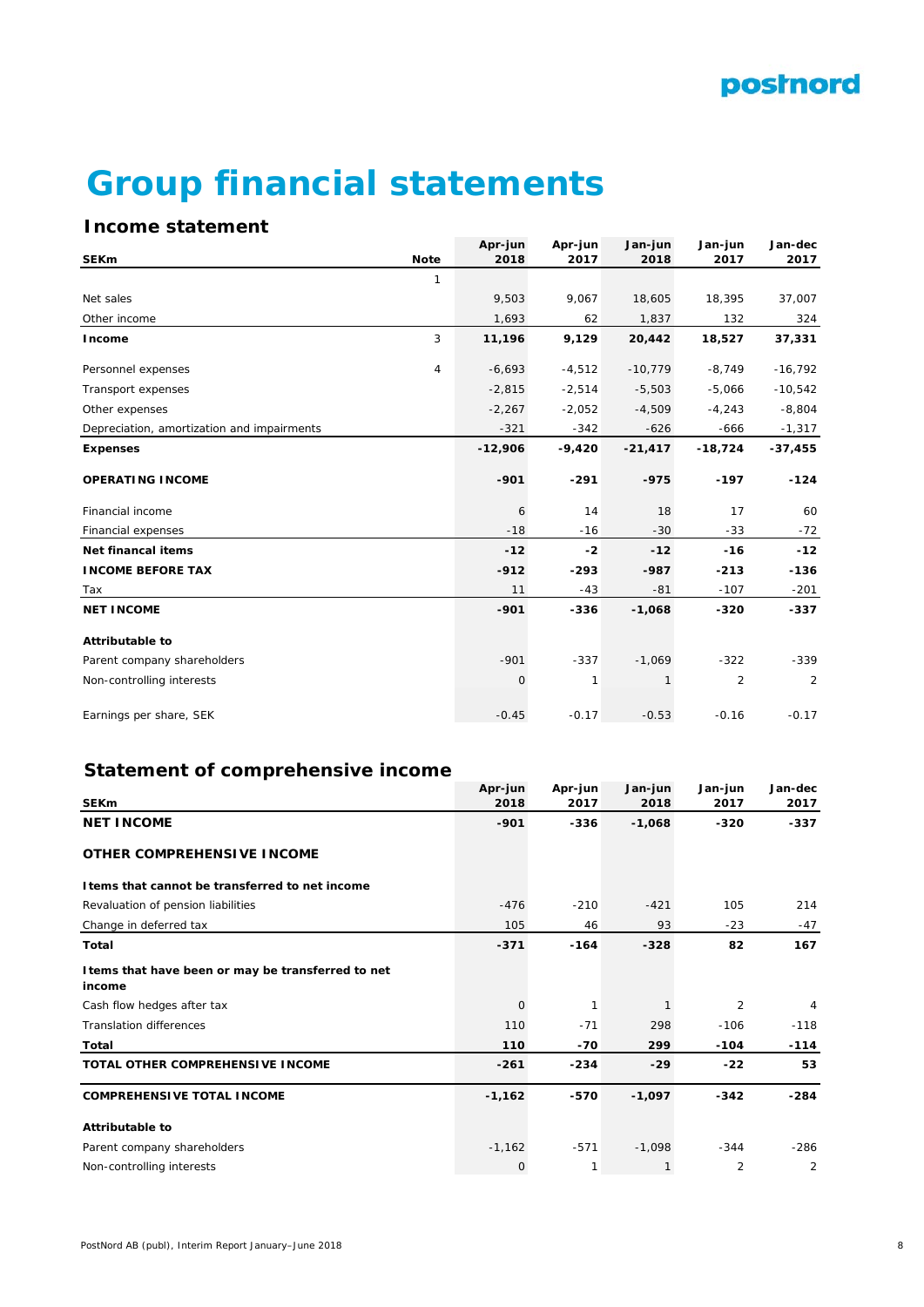# postnord

# **Statement of financial position**

| <b>SEKm</b>                                         | <b>Note</b> | 30 jun<br>2018 | 31 mar<br>2018 | 31 dec<br>2017           | 30 sep<br>2017 | 30 jun<br>2017 |
|-----------------------------------------------------|-------------|----------------|----------------|--------------------------|----------------|----------------|
|                                                     | 1           |                |                |                          |                |                |
| <b>ASSETS</b>                                       |             |                |                |                          |                |                |
| Goodwill                                            |             | 2,668          | 2,634          | 2,560                    | 2,568          | 2,562          |
| Other intangible assets                             |             | 762            | 778            | 792                      | 808            | 850            |
| Property, plant and equipment                       |             | 8,028          | 7,871          | 7,822                    | 7,647          | 7,708          |
| ventures                                            |             | 81             | 92             | 81                       | 75             | 74             |
| <b>Financial investments</b>                        | 6           | 200            | 198            | 198                      | 282            | 282            |
| Non-current receivables                             |             | 1,078          | 1,551          | 1,285                    | 869            | 898            |
| Deferred tax assets                                 |             | 101            | 112            | 123                      | 77             | 117            |
| <b>Total non-current assets</b>                     |             | 12,918         | 13,236         | 12,861                   | 12,326         | 12,491         |
| Inventories                                         |             | 103            | 91             | 88                       | 93             | 90             |
| Tax assets                                          |             | 229            | 232            | 226                      | 190            | 298            |
| Trade receivables                                   | 6           | 4,734          | 4,368          | 4,833                    | 4,418          | 4,273          |
| Prepaid expenses and accrued income <sup>1)</sup>   |             | 1,758          | 1,584          | 1,402                    | 1,332          | 1,454          |
| Other receivables <sup>1)</sup>                     |             | 240            | 165            | 167                      | 213            | 274            |
| Short-term investments                              | 6           | 4              | 136            | 296                      | 141            | 541            |
| Cash and cash equivalents                           | 6           | 4,157          | 1,823          | 1,901                    | 2,872          | 3,086          |
| Assets held for sale                                |             | 108            | 129            | 125                      | 137            | 173            |
| <b>Total current assets</b>                         |             | 11,333         | 8,528          | 9,038                    | 9,396          | 10,189         |
| <b>TOTAL ASSETS</b>                                 |             | 24,251         | 21,764         | 21,899                   | 21,722         | 22,680         |
| <b>EQUITY AND LIABILITIES</b>                       |             |                |                |                          |                |                |
| <b>EQUITY</b>                                       |             |                |                |                          |                |                |
| Capital stock                                       |             | 2,000          | 2,000          | 2,000                    | 2,000          | 2,000          |
| Other contributed equity                            |             | 9,954          | 9,954          | 9,954                    | 9,954          | 9,954          |
| Reserves                                            |             | $-1,448$       | $-1,558$       | $-1,747$                 | $-1,737$       | -1,737         |
| Retained earnings                                   |             | $-4,242$       | $-2,970$       | $-2,845$                 | $-3,372$       | -2,913         |
| Total equity attributable to parent company         |             | 6,264          | 7,426          | 7,362                    | 6,845          | 7,304          |
| shareholders                                        |             |                |                |                          |                |                |
| <b>Non-controlling interests</b>                    |             | 2              | 4              | 3                        | 3              | 3              |
| <b>TOTAL EQUITY</b>                                 |             | 6,266          | 7,430          | 7,365                    | 6,848          | 7,307          |
| <b>LIABILITIES</b>                                  |             |                |                |                          |                |                |
| Non-current interest-bearing liabilities            | 6           | 1,594          | 3,574          | 3,556                    | 3,712          | 1,720          |
| Other non-current liabilities                       |             | 53             | 52             | 52                       | 44             | 46             |
| Pensions                                            |             | 660            | $\overline{a}$ | $\overline{\phantom{a}}$ | 996            | 710            |
| Other provisions                                    | 4           | 3,332          | 1,565          | 1,724                    | 1,361          | 1,181          |
| Deferred tax liabilities                            |             | 579            | 831            | 744                      | 529            | 592            |
| <b>Total non-current liabilities</b>                |             | 6,218          | 6,022          | 6,076                    | 6,642          | 4,249          |
| Current interest-bearing liabilities                | 6           | 2,931          | 223            | 222                      | 307            | 2,309          |
| Trade payables                                      | 6           | 2,687          | 2,394          | 2,638                    | 2,164          | 2,304          |
|                                                     |             |                |                |                          |                |                |
| <b>Tax liabilities</b><br>Other current liabilities |             | 58             | 30             | 42                       | 52<br>1,706    | 260            |
|                                                     | 6           | 1,509          | 1,585          | 1,457                    |                | 1,592          |
| Accrued expenses and prepaid income                 |             | 3,471          | 3,547          | 3,507                    | 3,191          | 3,673          |
| Other provisions                                    | 4           | 1,111          | 533            | 592                      | 812            | 986            |
| <b>Total current liabilities</b>                    |             | 11,767         | 8,312          | 8,458                    | 8,232          | 11,124         |
| <b>TOTAL LIABILITIES</b>                            |             | 17,985         | 14,334         | 14,534                   | 14,874         | 15,373         |
| TOTAL EQUITY AND LIABILITIES                        |             | 24,251         | 21,764         | 21,899                   | 21,722         | 22,680         |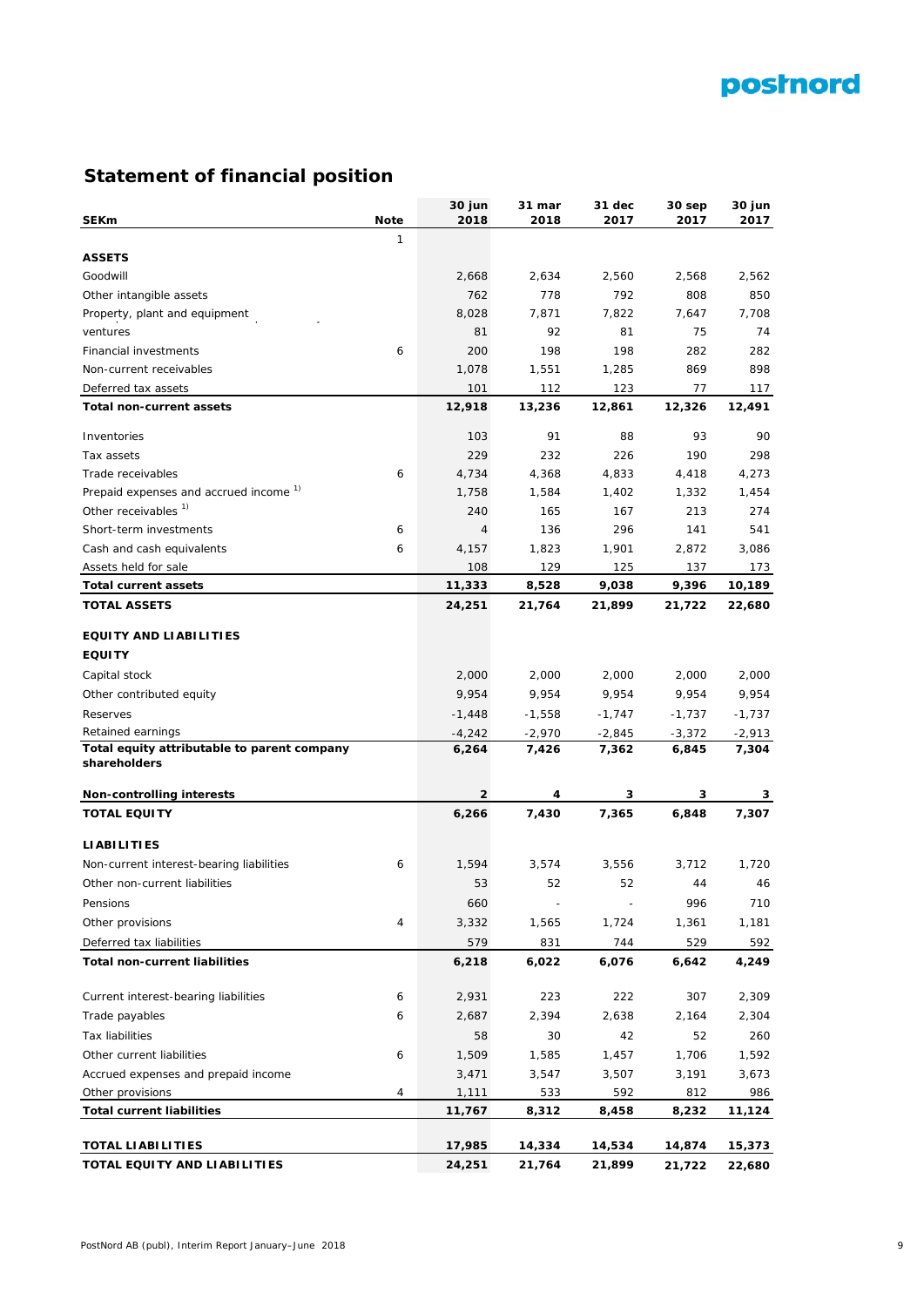

# **Statement of cash flows**

|                                                               | Apr-jun        | Apr-jun        | Jan-jun        | Jan-jun | Jan-dec  |
|---------------------------------------------------------------|----------------|----------------|----------------|---------|----------|
| <b>SEKm</b>                                                   | 2018           | 2017           | 2018           | 2017    | 2017     |
| <b>OPERATING ACTIVITIES</b>                                   |                |                |                |         |          |
| Income before tax                                             | $-912$         | $-293$         | $-987$         | $-213$  | $-136$   |
| Adjustments for non-cash items <sup>1)</sup>                  | 3,110          | 1,508          | 3,016          | 1,811   | 1,933    |
| Paid income tax                                               | -81            | $-72$          | $-169$         | $-110$  | -398     |
| Cash flow from operating activities before                    |                |                |                |         |          |
| changes in working capital                                    | 2,117          | 1,143          | 1,860          | 1,488   | 1,399    |
| Cash flow from changes in working capital                     |                |                |                |         |          |
| $Increase(-)/decrease(+)$ in inventories                      | $-13$          | 9              | $-16$          | 10      | 13       |
| $Increase(-)/decrease(+)$ in other operating receivables      | $-374$         | -38            | $-25$          | 595     | 93       |
| Increase(+)/decrease(-) in other operating liabilities        | 135            | $-170$         | 50             | $-161$  | $-106$   |
| Other changes in working capital                              | $-3$           | $-22$          | $-32$          | $-20$   | -38      |
| Changes in working capital                                    | $-255$         | $-221$         | $-23$          | 424     | -38      |
| Cash flow from operating activities                           | 1,862          | 922            | 1,837          | 1,912   | 1,361    |
| <b>INVESTING ACTIVITIES</b>                                   |                |                |                |         |          |
| Acquisition of property, plant and equipment                  | $-372$         | $-140$         | -540           | $-333$  | $-958$   |
| Sale of property, plant and equipment                         | 11             | $\overline{7}$ | 16             | 10      | 23       |
| Acquisition of other intangible fixed assets                  | $-34$          | $-67$          | $-77$          | $-145$  | $-238$   |
| Acquisition of financial assets                               | 7              | $-164$         | $-4$           | $-417$  | -589     |
| Sale of financial assets                                      | 135            | 100            | 295            | 200     | 695      |
| Cash flow from investing activities                           | $-253$         | $-264$         | $-310$         | -685    | $-1,067$ |
| <b>FINANCING ACTIVITIES</b>                                   |                |                |                |         |          |
| Amortized debts                                               | $-154$         |                | $-154$         |         | $-2,483$ |
| New loans                                                     | 875            | 300            | 875            | 300     | 2,525    |
| Dividend paid                                                 | $-2$           | $-2$           | $-2$           | $-2$    | $-2$     |
| Increase(+)/decrease(-) in other interest-bearing liabilities | 4              | $-12$          | $\overline{4}$ | $-13$   | $-9$     |
| Cash flow from financing activities                           | 723            | 286            | 723            | 285     | 31       |
| <b>CASH FLOW FOR THE PERIOD</b>                               | 2,332          | 944            | 2,250          | 1,512   | 325      |
| Cash and cash equivalents, opening balance                    | 1,823          | 2,146          | 1,901          | 1,577   | 1,577    |
| Translation difference in cash and cash equivalents           | $\overline{2}$ | $-4$           | 6              | $-3$    | $-1$     |
| Cash and cash equivalents, closing balance                    | 4,157          | 3,086          | 4,157          | 3,086   | 1,901    |
|                                                               |                |                |                |         |          |
| <sup>1)</sup> Adjustments for non-cash items                  |                |                |                |         |          |
| Depreciation and impairments of non-current                   |                |                |                |         |          |
| assets                                                        | 321            | 342            | 626            | 666     | 1,317    |
| Change in pension liability                                   | 529            | 1,235          | 335            | 1,230   | 774      |
| Other provisions                                              | 2,345          | 188            | 2,127          | 169     | $-219$   |
| Other                                                         | -85            | $-257$         | $-72$          | -254    | 61       |
| Total                                                         | 3,110          | 1,508          | 3,016          | 1,811   | 1,933    |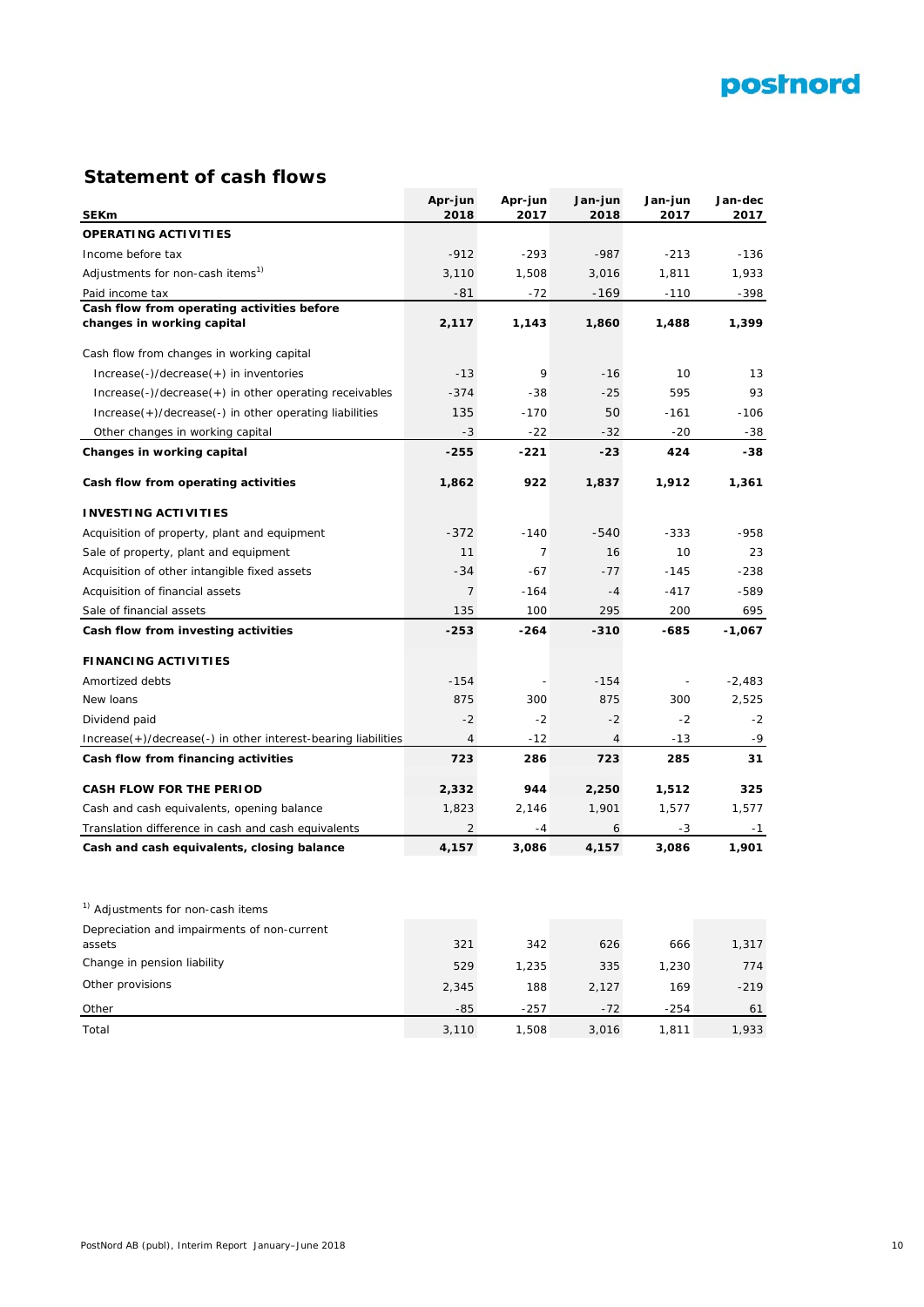

# **Statement of changes in equity**

### **Equity attributable to the parent company's shareholders**

| <b>SEKm</b>                                  | Capital<br>stock <sup>1)</sup> | Contribut<br>ed equity   | Translation<br>differences | Hedging<br>reserve | earnings | Retained Non-controlling<br>interests | Total<br>equity |
|----------------------------------------------|--------------------------------|--------------------------|----------------------------|--------------------|----------|---------------------------------------|-----------------|
| Opening balance Jan 1, 2017                  | 2,000                          | 9.954                    | $-1,631$                   | -2                 | $-2.673$ | 3                                     | 7,651           |
| Net income for the period                    |                                |                          |                            |                    | $-322$   | $\overline{2}$                        | $-320$          |
| Other comprehensive income for the<br>period |                                | $\overline{\phantom{0}}$ | $-106$                     |                    | 82       |                                       | $-22$           |
| Total comprehensive income for the<br>period | -                              | -                        | $-106$                     | 2                  | $-240$   | 2                                     | $-342$          |
| Dividend                                     |                                |                          |                            |                    |          | $-2$                                  | $-2$            |
| Closing balance Jun 30, 2017                 | 2,000                          | 9.954                    | $-1.737$                   | O                  | $-2.913$ | 3                                     | 7.307           |

### **tributable to the parent company's shareholders**

|                                    | Capital   | Contribut | Translation | Hedging |          | Retained Non-controlling | Total  |
|------------------------------------|-----------|-----------|-------------|---------|----------|--------------------------|--------|
| <b>MSEK</b>                        | stock $1$ | ed equity | differences | reserve | earnings | interests                | equity |
| Opening balance Jan 1, 2017        | 2,000     | 9.954     | $-1.737$    | O       | $-2,913$ | 3                        | 7,307  |
| Net income for the period          |           |           |             |         | $-17$    | $\overline{\phantom{a}}$ | $-17$  |
| Other comprehensive income for the |           |           |             |         |          |                          |        |
| period                             |           |           | $-12$       |         | 85       |                          | 75     |
| Total comprehensive income for the |           | -         | $-12$       | 2       | 68       | ۰                        | 58     |
| period                             |           |           |             |         |          |                          |        |
| Dividend                           |           |           |             |         |          |                          |        |
| Closing balance Dec 31, 2017       | 2,000     | 9.954     | $-1.749$    | 2       | $-2.845$ | 3                        | 7,365  |

### **Equity attributable to the parent company's shareholders**

| <b>MSEK</b>                                  | Capital<br>stock $1$ | Contribut<br>ed equity   | Translation<br>differences | Hedging<br>reserve | earnings | Retained Non-controlling<br>interests | Total<br>equity |
|----------------------------------------------|----------------------|--------------------------|----------------------------|--------------------|----------|---------------------------------------|-----------------|
| Opening balance Jan 1, 2018                  | 2,000                | 9,954                    | $-1,749$                   | $\overline{2}$     | $-2,845$ | 3                                     | 7,365           |
| Net income for the period                    |                      |                          |                            |                    | $-1.069$ |                                       | $-1,068$        |
| Other comprehensive income for the<br>period |                      | $\overline{\phantom{0}}$ | 298                        |                    | $-328$   |                                       | $-29$           |
| Total comprehensive income for the<br>period | -                    | -                        | 298                        |                    | $-1,397$ | 1                                     | $-1,097$        |
| Dividend                                     |                      |                          |                            |                    |          | $-2$                                  | $-2$            |
| Closing balance Jun 30, 2018                 | 2,000                | 9,954                    | $-1.451$                   | 3                  | $-4,242$ | 2                                     | 6,266           |

 $1)$  Number of shares is 2,000,000,001: 1,524,905,971 ordinary shares and 475,094,030 series B shares.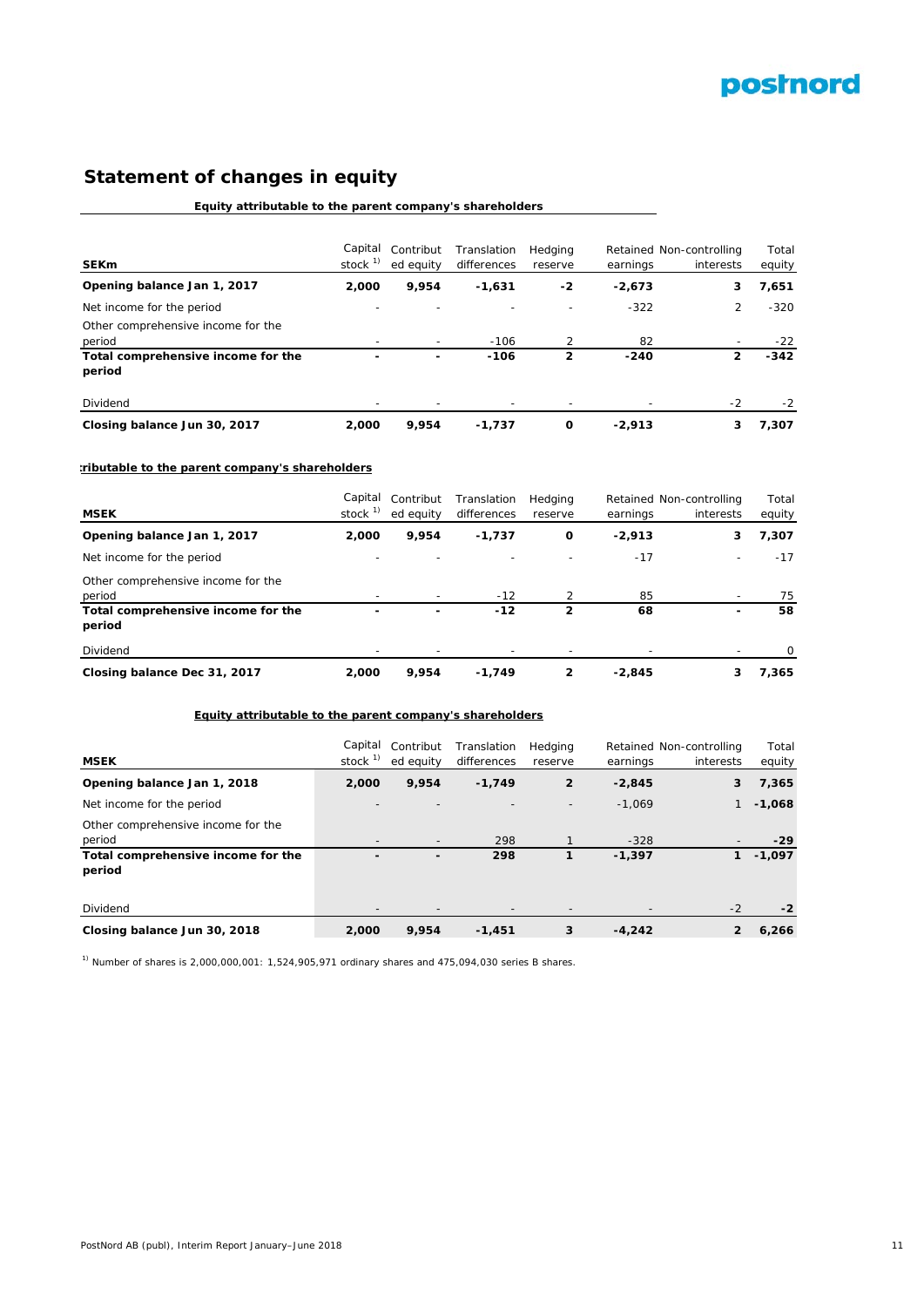# **Parent company financial reports in brief**

# **Income statement**

|                                            |             | Apr-jun | Apr-jun | Jan-jun        | Jan-jun     | Jan-dec |
|--------------------------------------------|-------------|---------|---------|----------------|-------------|---------|
| <b>SEKm</b>                                | <b>Note</b> | 2018    | 2017    | 2018           | 2017        | 2017    |
|                                            | 1           |         |         |                |             |         |
| Other income                               |             | 3       | 4       | $\overline{7}$ | 8           | 16      |
| Income                                     |             | 3       | 4       | $\overline{ }$ | 8           | 16      |
| Personnel expenses                         |             | $-7$    | $-8$    | $-13$          | $-16$       | $-30$   |
| Other expenses                             |             | $-2$    | $-2$    | $-3$           | $-4$        | $-12$   |
| <b>Operating expenses</b>                  |             | $-9$    | $-10$   | $-16$          | $-20$       | $-42$   |
| <b>OPERATING INCOME</b>                    |             | -6      | -6      | $-9$           | $-12$       | $-26$   |
| Interest income and similar income items   |             |         | 0       | 2              | $\mathbf 0$ |         |
| Interest expense and similar expense items |             | $-13$   | $-34$   | $-22$          | $-44$       | -65     |
| <b>Financial items</b>                     |             | $-12$   | $-34$   | $-20$          | $-44$       | $-65$   |
| Income after financial items               |             | $-17$   | -40     | $-28$          | -56         | -91     |
| Balance sheet appropriations               |             |         | ۰       |                |             | 90      |
| Income before tax                          |             | $-17$   | $-40$   | $-28$          | -56         | $-1$    |
| Tax                                        |             |         | $-3$    |                | -3          | $-3$    |
| <b>NET INCOME</b>                          |             | $-17$   | $-43$   | $-28$          | $-59$       | -4      |

# **Statement of comprehensive income**

| <b>SEKm</b>                               | Apr-jun<br>2018 | Apr-jun<br>2017          | Jan-jun<br>2018 | Jan-iun<br>2017 | Jan-dec<br>2017 |
|-------------------------------------------|-----------------|--------------------------|-----------------|-----------------|-----------------|
| Net income                                | $-17$           | $-43$                    | -28             | -59             | $-4$            |
| Other comprehensive income for the period |                 | $\overline{\phantom{0}}$ |                 |                 |                 |
| <b>COMPREHENSIVE INCOME</b>               | $-17$           | $-43$                    | -28             | -59             | -4              |

### **Balance sheet**

| <b>SEKm</b>                     | <b>Note</b> | 30 jun<br>2018 | 31 mar<br>2018 | 31 dec<br>2017 | 30 sep<br>2017 | 30 jun<br>2017 |
|---------------------------------|-------------|----------------|----------------|----------------|----------------|----------------|
|                                 | 1           |                |                |                |                |                |
| <b>ASSETS</b>                   |             |                |                |                |                |                |
| <b>Financial assets</b>         |             | 11,701         | 11,699         | 11,699         | 11,698         | 11,697         |
| <b>Total non-current assets</b> |             | 11,701         | 11,699         | 11,699         | 11,698         | 11,697         |
| Current receivables             |             | 8,803          | 7,226          | 7,320          | 7,384          | 7,950          |
| <b>Total current assets</b>     |             | 8,803          | 7,226          | 7,320          | 7,384          | 7,950          |
| <b>TOTAL ASSETS</b>             |             | 19,704         | 18,925         | 18,928         | 19,082         | 19,647         |
| <b>EQUITY AND LIABILITIES</b>   |             |                |                |                |                |                |
| Equity                          |             | 15,736         | 15,753         | 15,764         | 15,694         | 15,710         |
| Non-current liabilities         |             | 1,032          | 2,978          | 2,978          | 3,078          | 1,597          |
| Current liabilities             |             | 2,937          | 194            | 186            | 310            | 2,340          |
| TOTAL EQUITY AND LIABILITIES    |             | 19,704         | 18,925         | 18,928         | 19,082         | 19,647         |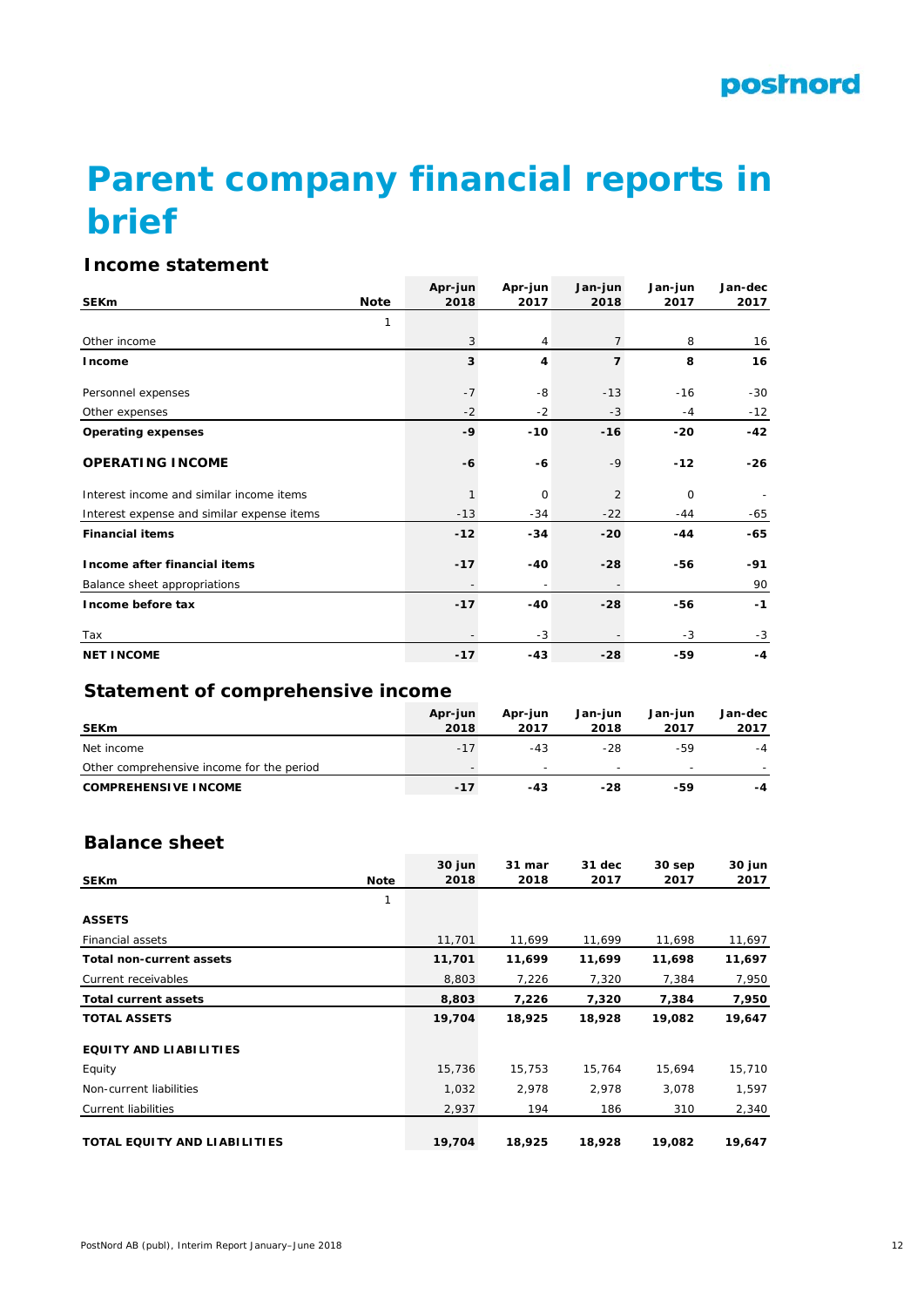

# **Notes to financial statements**

### Note 1 – Accounting principles

The consolidated accounts have been prepared in accordance with the International Financial Reporting Standards (IFRS) approved by the EU. The interim report has been prepared in accordance with IAS 34 Interim Financial Reporting, supplemented by rules in the Swedish Annual Accounts Act. The provisions of Chapter 9 of the Swedish Annual Accounts are applied in the Parent Company. Other disclosures in accordance with IAS 34.16A are presented both in the financial statements and other parts of the interim report.

The Group and the Parent Company apply IFRS 9 Financial Instruments and IFRS 15 Revenue from Contracts with Customers with effect from January 1, 2018. The adoption of IFRS 9 and IFRS 15 has not required any adjustment to the Group's opening equity either in 2017 or 2018. In the case of IFRS 15, PostNord has opted for full retrospective application, meaning that revenue for the year shown for comparison is recognized in accordance with IFRS 15. For further information, see Note 3.

 In the case of IFRS 9, information provided for comparison has not been restated. Changes in principles for impairments of loan and trade accounts receivable affect recognized income for the Group and its financial position. The Group has taken the view that all financial assets previously measured at fair value should continue to be measured at fair value and that loan and trade receivables also continue to meet the criteria to be recognized at amortized cost. The Group applies the simplified approach to recognition of expected credit losses on trade receivables. This means that expected credit losses for the remaining time to maturity are taken into account. In the case of certain receivables and cash and cash equivalents, the general approach is taken to expected credit losses. These receivables generally have a short time to maturity. During the quarter, the Group received a government subsidy of SEK 1,533m from the Danish State. Under IAS 20, government subsidiaries are recognised in the statement of financial position and the statement of comprehensive income when there is reasonable assurance that the company will fulfill the conditions associated with the subsidies and that the subsidies will be obtained. Government subsidies are recognised as other operating income in net income over the same periods as the costs that the subsidies are intended to compensate for.

### **New IFRS not yet adopted**

A number of new or revised IFRSs will come into effect in the next few financial years and have not been adopted early in the preparation of these financial statements. Work on IFRS 16 continues, with an in-depth analysis of the lease portfolio.The outcome of the analysis and the calculations in accordance with IFRS are expected to have a material effect on the Group's financial position. On December 31, 2017, the Group had remaining lease fees of around SEK 5.5 billion. The Group is planning to apply the modified retroactive approach, in which the accrued effect of the transition will be recognized in the opening balance on January 1, 2019. Otherwise, the same accounting policies and calculation methods have been used in the interim report as in the 2017 annual report for the Group and Parent Company.

### Note 2 - Risks

The Parent Company and the Group are exposed to strategic, operational and financial risks. The Danish business is undergoing a far-reaching transition to a new production model in order to bring about longterm sustainable profitability. This will involve major restructuring costs and the anticipation of losses during the transformation. On May 28, the EU Commission notified its approval of the SEK 1,533m government subsidy to fund compensation from the Danish State to Post Danmark A/S to meet the extra costs of the universal postal service. On June 11, PostNord's Board of Directors agreed to carry through with immediate effect the previously announced transformation of PostNord Denmark that had been pending the EU's approval of the financing arrangement. See PostNord's 2017 Annual and Sustainability Report (page 26 and Note 2 on page 52), for a description of risks, uncertainties, other risk management and significant assessments and estimates.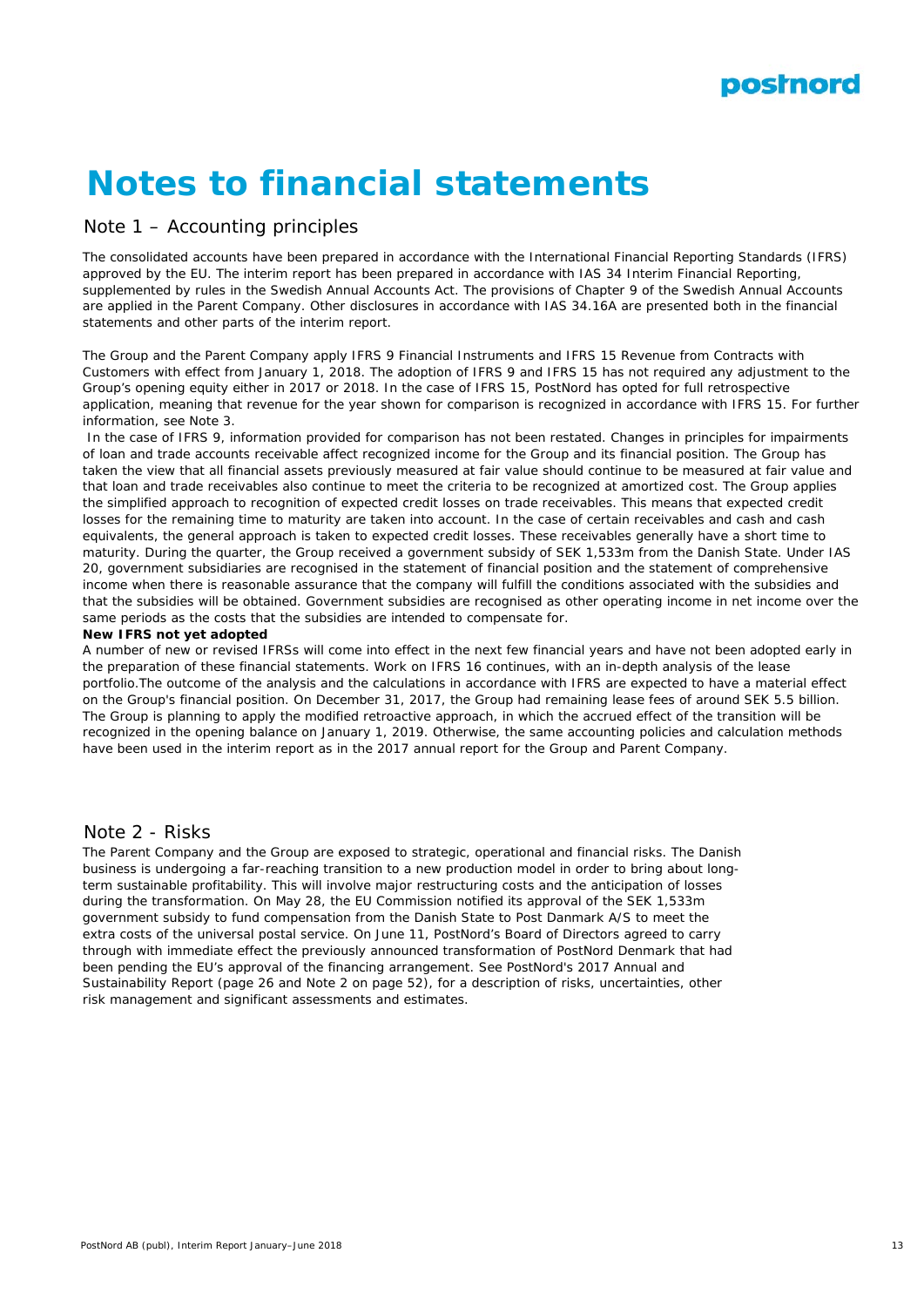

### Note 3 – Segments

The Group's organization into segments is principally based on the companies' registered geographical domicile. The PostNord Strålfors segment is organized on the basis of the nature of the business. Market pricing applies to internal dealings between the Group's segments. Effective 2018, segment reporting is amended with regard to the segments Direct Link and Other, as described in the following. Figures presented for comparison are restated.

• Formerly, the segments were reported inclusive of costs of Group-wide functions, that were not invoiced, using an operating allocation model. As of this report, the above-mentioned costs of Group-wide functions are reported via the segment Other.

• A new segment comprising Other business activities is formed of the previous segments Direct Link and other business activities formerly reported via the segment Other.

 • At Group level, the cost of and allocation for non-vested pensions in Sweden are measured for the "interim provisions" in accordance with IAS 19. This IAS adjustment is transferred from the segment Other to the segment PostNord Sweden.

PostNord Sweden operates in the mail, logistics and e-commerce sectors in the Swedish market and is responsible for all PostNord's fulfillment operations.

PostNord Denmark operates in the mail, logistics and e-commerce sectors in the Danish market and is responsible for the e-commerce and logistics part of PostNord's operations in Germany.

 PostNord Norway and Finland operate in the mail, logistics and e-commerce sectors in the Norwegian and Finnish markets, respectively.

PostNord Strålfors operates in the information logistics sector. The company develops and offers communications solutions in the printing, distribution and digital fields.

 Other business activities comprises Direct Link, which operates in global distribution of market communications and lightweight goods, mainly on behalf of e-retailers, and other business activities on a minor scale. Direct Link's business is conducted in the USA, the United Kingdom, Germany, Singapore, Hong Kong and Australia.

Other & eliminations fall within Group-wide functions, including the Parent Company and consolidation adjustments.

| Net sales per segment        | Q1            | Q2      | Q3             | Q4     | Q <sub>1</sub> | Q <sub>2</sub> |
|------------------------------|---------------|---------|----------------|--------|----------------|----------------|
| <b>SEKm</b>                  | 2017          | 2017    | 2017           | 2017   | 2018           | 2018           |
| PostNord Sweden              | 5,608         | 5,551   | 5,245          | 6,235  | 5,694          | 5,791          |
| -of which internal           | 241           | 233     | 231            | 271    | 269            | 254            |
| PostNord Denmark             | 2,214         | 2,108   | 1,977          | 2,386  | 2,006          | 2,204          |
| -of which internal           | 112           | 110     | 108            | 145    | 119            | 126            |
| PostNord Norway              | 961           | 929     | 920            | 1,061  | 965            | 1,065          |
| -of which internal           | 126           | 151     | 152            | 204    | 157            | 194            |
| PostNord Finland             | 251           | 250     | 250            | 277    | 268            | 294            |
| -of which internal           | 73            | 76      | 82             | 91     | 83             | 94             |
| PostNord Strålfors           | 557           | 518     | 478            | 528    | 519            | 531            |
| -of which internal           | 32            | 36      | 34             | 44     | 34             | 37             |
| Oher business activities     | 321           | 317     | 284            | 334    | 317            | 322            |
| -of which internal           | $\mathcal{I}$ | 0       | 0              | $-1$   | $\overline{a}$ | $\mathcal{I}$  |
| Other and eliminations       | $-584$        | -606    | $-607$         | -755   | $-667$         | $-705$         |
| <b>Total Group</b>           | 9,328         | 9,067   | 8,547          | 10,066 | 9,102          | 9,502          |
|                              |               |         |                |        |                |                |
|                              |               |         |                |        |                |                |
| Operating income per segment | Q1            | Q2      | Q3             | Q4     | Q1             | Q <sub>2</sub> |
| SEKm if not otherwise stated | 2017          | 2017    | 2017           | 2017   | 2018           | 2018           |
| PostNord Sweden              | 274           | 258     | 120            | 397    | 138            | 222            |
| -as % of net sales, EBIT     | 4.9           | 4.6     | 2.3            | 6.4    | 2.4            | 3.8            |
| PostNord Denmark             | $-195$        | $-505$  | $-304$         | $-35$  | -199           | $-1,065$       |
| -as % of net sales, EBIT     | $-8.8$        | $-24.0$ | $-15.4$        | $-2.2$ | $-9.9$         | $-48.3$        |
| PostNord Norway              | 23            | $-1$    | $-12$          | 35     | 1              | 17             |
| -as % of net sales, EBIT     | 2.4           | $-0.1$  | $-1.3$         | 3.3    | 0.1            | 1.6            |
| PostNord Finland             | 1             | $-1$    | 3              | 5      | $\mathbf{1}$   | $\overline{4}$ |
| -as % of net sales, EBIT     | 0.4           | $-0.4$  | 1.2            | 1.8    | 0.3            | 1.4            |
| PostNord Strålfors           | 56            | 43      | 33             | 39     | 47             | 46             |
| -as % of net sales, EBIT     | 10.1          | 8.3     | 6.9            | 7.4    | 9.0            | 8.6            |
| Other business activities    | 14            | 11      | $\overline{7}$ | 13     | $\overline{4}$ | 2              |
| -as % of net sales, EBIT     | 4.4           | 3.5     | 2.5            | 3.9    | 1.2            | 0.6            |
| Other and eliminations       | $-79$         | -97     | $-45$          | -181   | -66            | $-127$         |
| <b>Operating income</b>      | 94            | -292    | $-198$         | 273    | $-74$          | $-901$         |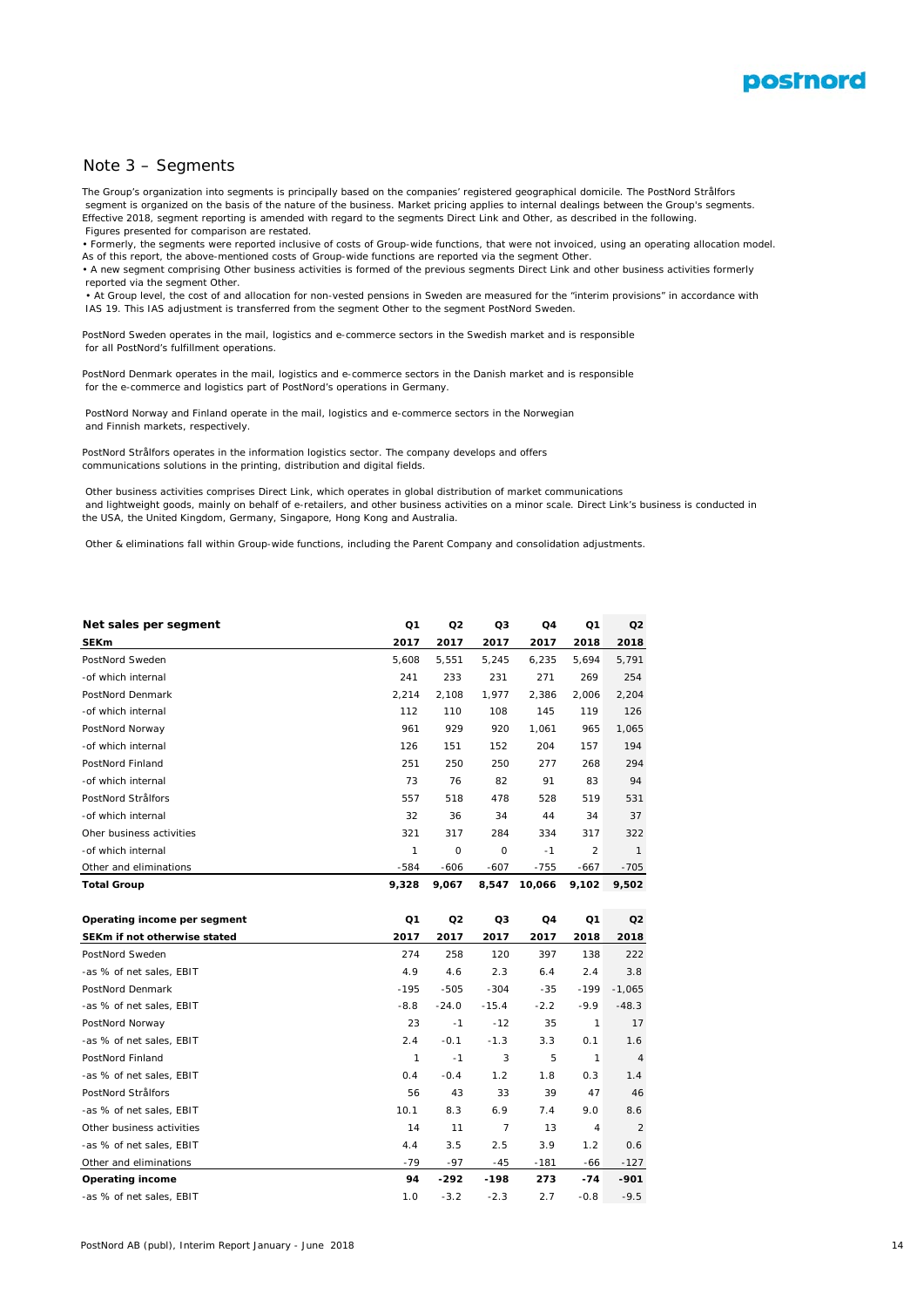# **postnord**

### Note 3 – Segments, contd.

| Q1     | Q <sub>2</sub> | Q3            | Q4     | Q <sub>1</sub> | Q <sub>2</sub> |
|--------|----------------|---------------|--------|----------------|----------------|
| 2017   | 2017           | 2017          | 2017   | 2018           | 2018           |
| 274    | 258            | 120           | 397    | 138            | 222            |
| 4.9    | 4.6            | 2.3           | 6.4    | 2.4            | 3.8            |
| $-97$  | $-218$         | $-226$        | $-33$  | $-199$         | $-96$          |
| $-4.4$ | $-10.3$        | $-11.4$       | $-1.4$ | $-9.9$         | $-4.4$         |
| 23     | $-1$           | $-12$         | 35     | 1              | 17             |
| 2.4    | $-0.1$         | $-1.3$        | 3.3    | 0.1            | 1.6            |
| 1      | $-1$           | 3             | 5      | 1              | $\overline{4}$ |
| 0.4    | $-0.4$         | $1.2^{\circ}$ | 1.8    | 0.3            | 1.4            |
| 56     | 43             | 33            | 39     | 47             | 46             |
| 10.1   | 8.3            | 6.9           | 7.4    | 9.0            | 8.6            |
| 14     | 11             | 7             | 13     | 4              | $\overline{2}$ |
| 4.4    | 3.5            | 2.5           | $-3.7$ | $1.2^{\circ}$  | 0.6            |
| -79    | -97            | $-45$         | $-181$ | -66            | $-127$         |
| 193    | -5             | -120          | 273    | $-74$          | 68             |
| 2.1    | O.O            | $-1.4$        | 2.7    | $-0.8$         | 0.7            |
|        |                |               |        |                |                |

### **Net Sales, external** *Business Areas*

|                                       |         | <b>Communication Services</b> |         | eCommerce & Logistics |  |  |
|---------------------------------------|---------|-------------------------------|---------|-----------------------|--|--|
|                                       | Jan-jun | Jan-jun                       | Jan-jun | Jan-jun               |  |  |
| Segments                              | 2018    | 2017                          | 2018    | 2017                  |  |  |
| PostNord Sweden                       | 5,566   | 5,697                         | 5,395   | 4,988                 |  |  |
| PostNord Denmark                      | 1,822   | 2,154                         | 2,143   | 1,946                 |  |  |
| PostNord Norway                       | 23      | 23                            | 1,657   | 1,590                 |  |  |
| PostNord Finland                      | 5       | 7                             | 379     | 345                   |  |  |
| PostNord Strålfors                    | 979     | 1,007                         |         |                       |  |  |
| Other business activities             | 119     | 117                           | 517     | 522                   |  |  |
| Total                                 | 8,514   | 9,005                         | 10,091  | 9,391                 |  |  |
| Point in time for revenue recognition |         |                               |         |                       |  |  |
| At one point in time                  | 8,178   | 8,626                         | 9,910   | 9,230                 |  |  |
| Over time                             | 336     | 379                           | 181     | 161                   |  |  |
| Total                                 | 8,514   | 9,005                         | 10,091  | 9,391                 |  |  |

The above table shows PostNord's external net sales per service category (business area) and point in time for revenue recognition. The Group applies IFRS 15 as of 2018. The impact is SEK -35 (-36) on net sales with a corresponding reduction in other costs. PostNord's revenue is mostly recognized at one point in time. The main items in revenue recognition over time are third-party logistics, subscription services and mail services.

 Business area eCommerce & Logistics offers logistics services for deliveries to, from and within the Nordic region. The focus is on distribution of parcels, consignment goods, pallet goods and bulk logistics (mixedcargo groupage). Communication Services consist of services in business and market communications, newspaper distribution and postal service for individual customers. For a more detailed description of PostNord's service, see the Annual Report.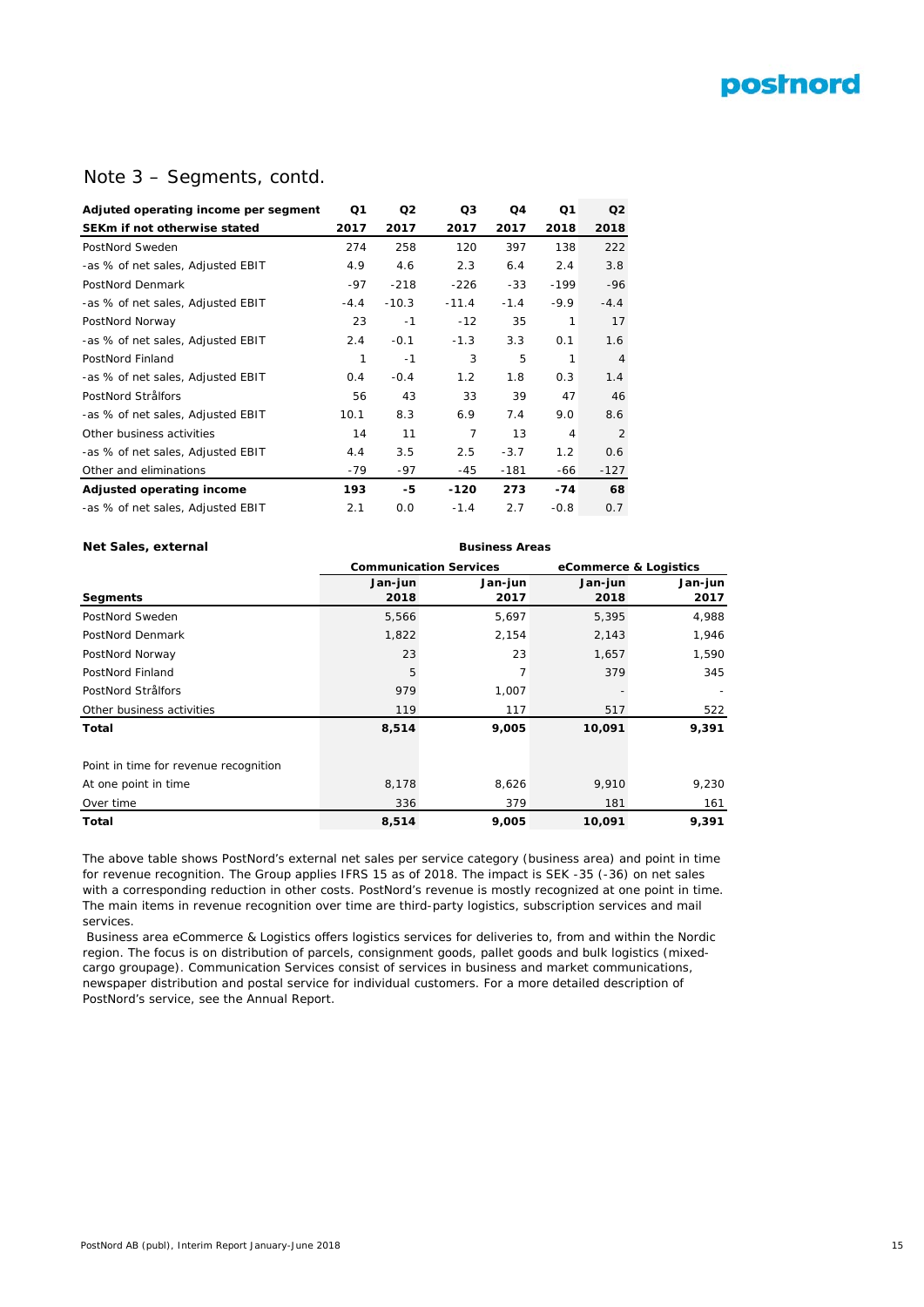

### Note 4 Other provisions

|                                | Opening |                          |                          |                     | Impact of   | Closing |
|--------------------------------|---------|--------------------------|--------------------------|---------------------|-------------|---------|
| 2018 Jan.-June, SEKm           | balance | <b>Provisions</b>        | <b>Reversals</b>         | <b>Utilizations</b> | translation | balance |
| Restructuring measures         | 1.127   | 2.457                    | -3                       | $-339$              | 119         | 3.361   |
| Non-vested pension commitments | 1.098   | 26                       | $\overline{\phantom{a}}$ | $-161$              | 29          | 992     |
| Other                          | 90      | $\overline{\phantom{0}}$ |                          | $-4$                | 4           | 90      |
| Total                          | 2.316   | 2,483                    | -3                       | -504                | 152         | 4,443   |
| Of which, current              | 592     |                          |                          |                     |             | 1,111   |
| Of which, non-current          | 1.724   |                          |                          |                     |             | 3.332   |

|                                | Opening |                          |                          | Impact of                | Closing     |         |
|--------------------------------|---------|--------------------------|--------------------------|--------------------------|-------------|---------|
| 2017 Jan.-June, SEKm           | balance | <b>Provisions</b>        | <b>Reversals</b>         | <b>Utilizations</b>      | translation | balance |
| Restructuring measures         | .048    | 449                      |                          | $-307$                   | 11          | 1.201   |
| Non-vested pension commitments | 831     | 20                       |                          | $\overline{\phantom{0}}$ | 11          | 863     |
| Other                          | 107     | $\overline{\phantom{0}}$ |                          | -5                       |             | 103     |
| Total                          | 1,986   | 469                      | $\overline{\phantom{a}}$ | $-312$                   | 23          | 2,167   |
| Of which, current              | 597     |                          |                          |                          |             | 986     |
| Of which, non-current          | 1.389   |                          |                          |                          |             | 1.181   |

Provision was made during the second quarter of 2018 regarding costs associated with termination of employment for employees in Denmark with special employment conditions. The restructuring program for the Danish business consists of a reduction of in all around 4,000 full-time employees in the Danish business.

### Note 5 – Acquisitions and disposals

No acquisitions or disposals took place during the period or the preceding year.

In the second quarter of 2018, two new subsidiaries were established, (Hilleröd HUB ApS and Horsens HUB ApS), both owned 100% by PostNord Group AB. The intention is to construct and establish two new distribution hubs in Denmark. The buildings will accommodate collection and distribution facilities for letters and parcels for PostNord Denmark.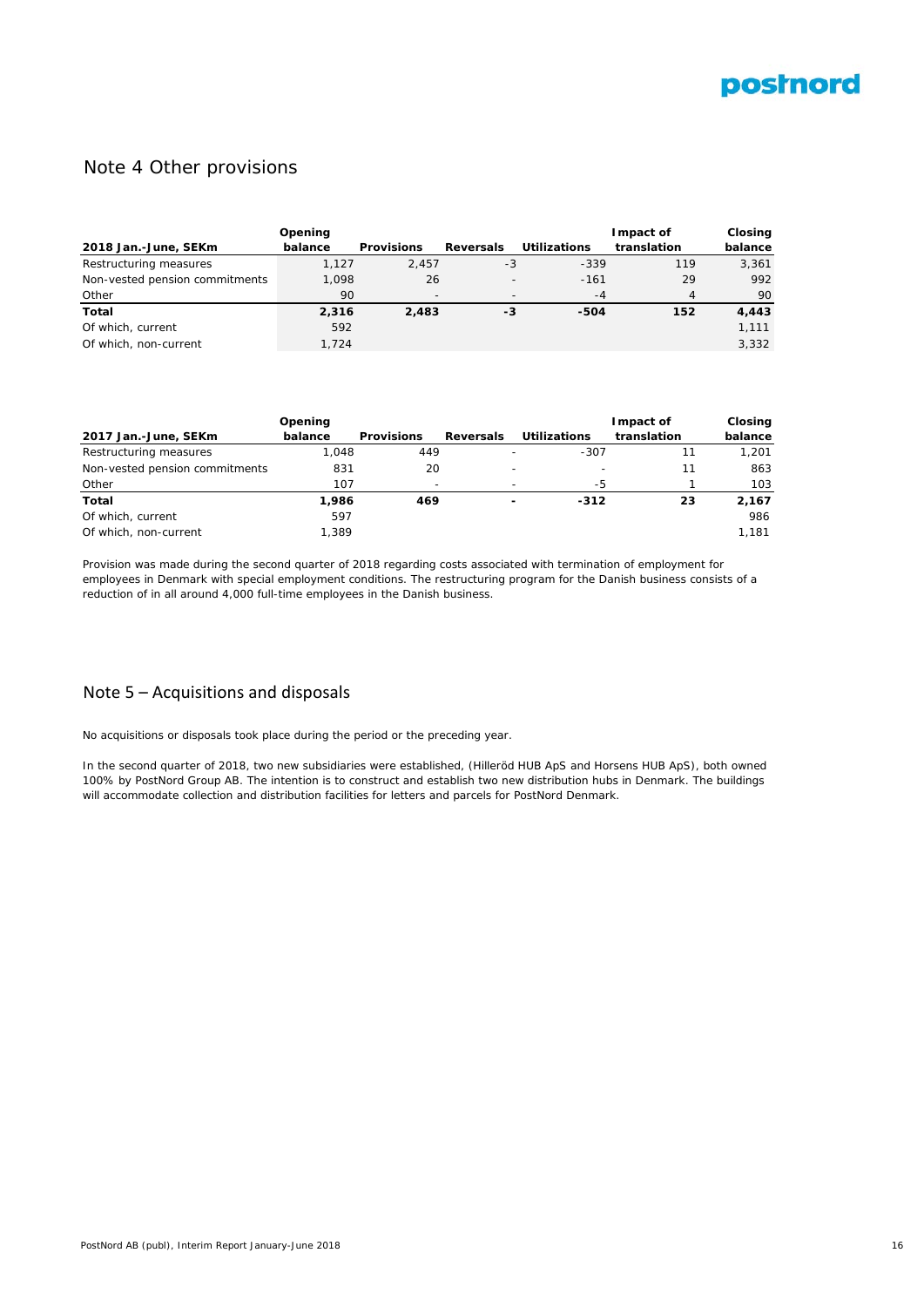

# Note 6 – Financial instruments

|                                                                                       | June 30, 2018                                    |                                                         |                                                          |                                                                                     |                                                           |                    |                |  |  |  |
|---------------------------------------------------------------------------------------|--------------------------------------------------|---------------------------------------------------------|----------------------------------------------------------|-------------------------------------------------------------------------------------|-----------------------------------------------------------|--------------------|----------------|--|--|--|
| Carrying amount and fair value of<br>financial assets and liabilities,<br><b>SEKm</b> | Financial<br>assets<br>measured<br>at fair value | Financial<br>assets<br>measured at<br>amortized<br>cost | Financial<br>liabilities<br>measured<br>at<br>fair value | Financial<br>liabilities<br>measured at<br>fair value via<br>other<br>comprehensive | Financial<br>liabilities<br>measured at<br>amortized cost | Carrying<br>amount | Fair value     |  |  |  |
| <b>Financial investments</b>                                                          |                                                  | 21                                                      |                                                          |                                                                                     |                                                           | 21                 | 21             |  |  |  |
| Derivatives                                                                           | 14                                               |                                                         |                                                          |                                                                                     | $\overline{\phantom{0}}$                                  | 14                 | 14             |  |  |  |
| Trade receivables                                                                     | $\overline{\phantom{a}}$                         | 4,734                                                   | $\overline{\phantom{a}}$                                 |                                                                                     | $\overline{\phantom{0}}$                                  | 4,734              | 4,734          |  |  |  |
| Terminal fees <sup>1)</sup>                                                           |                                                  | 1,034                                                   |                                                          |                                                                                     | $\overline{\phantom{0}}$                                  | 1,034              | 1,034          |  |  |  |
| Short-term investments                                                                |                                                  | $\overline{4}$                                          |                                                          |                                                                                     |                                                           | $\overline{4}$     | $\overline{4}$ |  |  |  |
| Cash and cash equivalents<br>Long-term interest-bearing                               |                                                  | 4,157                                                   |                                                          |                                                                                     | $\overline{\phantom{0}}$                                  | 4,157              | 4,157          |  |  |  |
| liabilities                                                                           |                                                  |                                                         | $\mathbf 0$                                              |                                                                                     | $-1,417$                                                  | $-1,417$           | $-1,421$       |  |  |  |
| Current interest-bearing liabilities                                                  |                                                  |                                                         |                                                          |                                                                                     | $-2,931$                                                  | $-2,931$           | $-2,936$       |  |  |  |
| Trade payables                                                                        |                                                  |                                                         |                                                          |                                                                                     | $-2,687$                                                  | $-2,687$           | $-2,687$       |  |  |  |
| Other current liabilities                                                             |                                                  |                                                         |                                                          |                                                                                     | $-1,509$                                                  | $-1,509$           | $-1,509$       |  |  |  |
| Derivatives                                                                           |                                                  |                                                         | $-1$                                                     | 0                                                                                   |                                                           | $-1$               | $-1$           |  |  |  |
| <b>Terminal fees</b>                                                                  | $\overline{\phantom{0}}$                         | $\overline{\phantom{a}}$                                | $\overline{\phantom{a}}$                                 | $\overline{\phantom{a}}$                                                            | $-294$                                                    | $-294$             | $-294$         |  |  |  |
| <b>Total financial assets and</b><br>liabilities, by category                         | 14                                               | 9,950                                                   | $-1$                                                     | $\mathbf{o}$                                                                        | $-8,838$                                                  | 1,125              | 1,116          |  |  |  |

| December 31, 2017 |  |
|-------------------|--|
|-------------------|--|

|                                                               |                          |                          |             | Financial      |                |          |            |
|---------------------------------------------------------------|--------------------------|--------------------------|-------------|----------------|----------------|----------|------------|
|                                                               |                          | Financial                | Financial   | liabilities    |                |          |            |
|                                                               | Financial                | assets                   | liabilities | measured at    | Financial      |          |            |
| Carrying amount and fair value of                             | assets                   | measured at              | measured    | fair value via | liabilities    |          |            |
| financial assets and liabilities,                             | measured                 | amortized                | at          | other          | measured at    | Carrying |            |
| <b>SEKm</b>                                                   | at fair value            | cost                     | fair value  | comprehensive  | amortized cost | amount   | Fair value |
| <b>Financial investments</b>                                  | $\overline{\phantom{a}}$ | 17                       |             | ٠              |                | 17       | 17         |
| <b>Derivatives</b>                                            | $\mathbf 0$              |                          |             |                |                | $\circ$  | $\circ$    |
| Trade receivables                                             |                          | 4,833                    |             |                |                | 4,833    | 4,833      |
| Terminal fees <sup>1)</sup>                                   |                          | 707                      |             |                |                | 707      | 707        |
| Short-term investments                                        |                          | 296                      |             |                |                | 296      | 296        |
| Cash and cash equivalents                                     |                          | 1,901                    |             |                |                | 1,901    | 1,901      |
| Long-term interest-bearing                                    |                          |                          |             |                |                |          |            |
| liabilities                                                   |                          |                          | 0           |                | $-3,382$       | $-3,382$ | $-3,481$   |
| Current interest-bearing liabilities                          |                          |                          |             |                | $-222$         | $-222$   | $-222$     |
| Trade payables                                                |                          | $\overline{\phantom{a}}$ |             |                | $-2,638$       | $-2,638$ | $-2,638$   |
| Other current liabilities                                     |                          | $\overline{\phantom{a}}$ |             | $\overline{a}$ | $-1,457$       | $-1,457$ | $-1,457$   |
| Derivatives                                                   |                          |                          | $-2$        | $-3$           |                | $-5$     | -5         |
| Terminal fees                                                 |                          | $\overline{\phantom{a}}$ |             |                | $-317$         | $-317$   | $-317$     |
|                                                               |                          |                          |             |                |                |          |            |
| <b>Total financial assets and</b><br>liabilities, by category | 0                        | 7,754                    | $-2$        | -3             | $-8,016$       | $-267$   | -366       |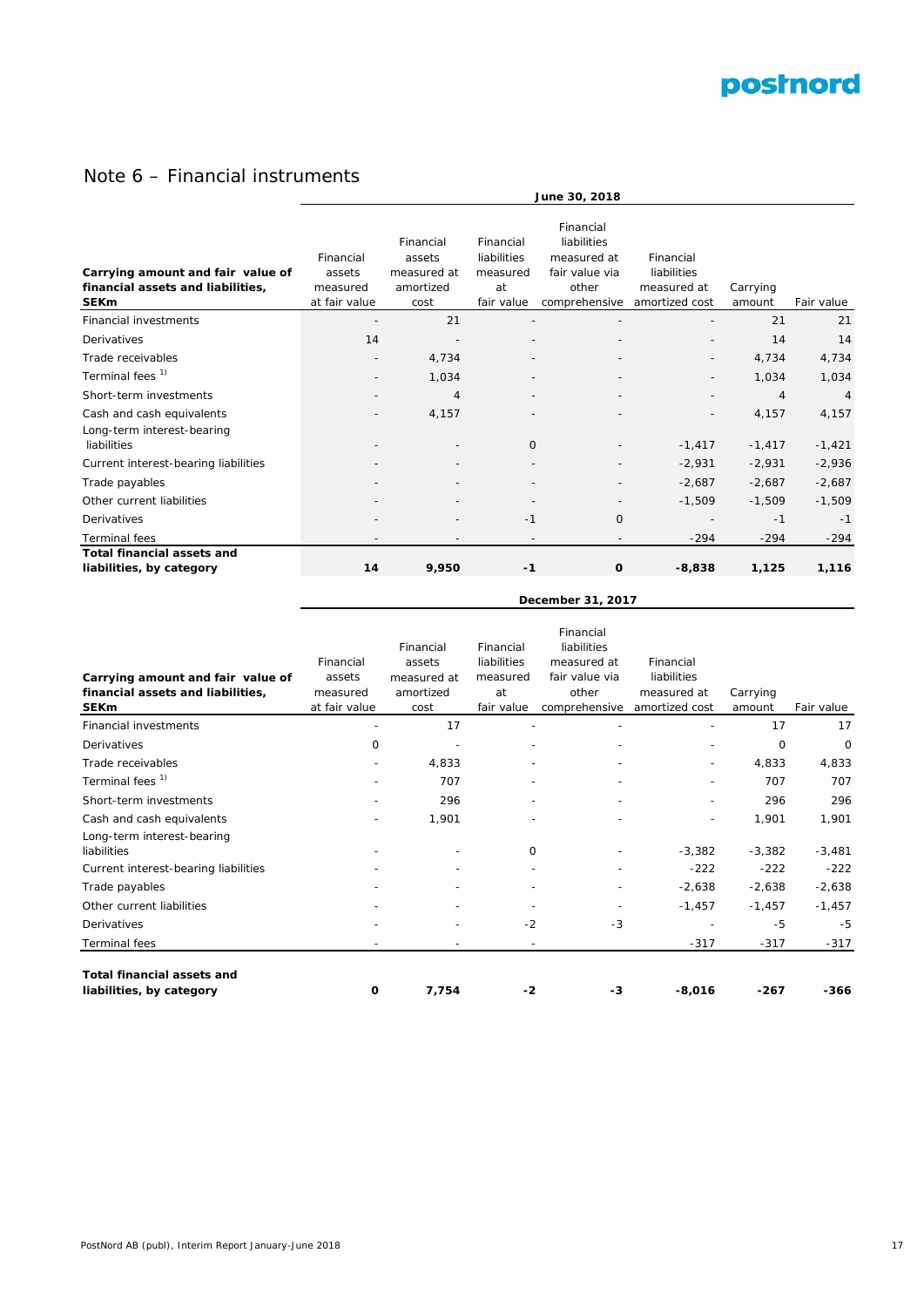

### Note 6 – Financial instruments, contd.

|                                                                                | June 30, 2017                                    |                                                         |                                                          |                                                                                         |                                                              |                    |            |  |  |  |
|--------------------------------------------------------------------------------|--------------------------------------------------|---------------------------------------------------------|----------------------------------------------------------|-----------------------------------------------------------------------------------------|--------------------------------------------------------------|--------------------|------------|--|--|--|
| Carrying amount and fair<br>value of financial assets and<br>liabilities, SEKm | Financial<br>assets<br>measured<br>at fair value | Financial<br>assets<br>measured at<br>amortized<br>cost | Financial<br>liabilities<br>measured<br>at<br>fair value | Financial<br>liabilities<br>measured at<br>fair value via<br>other<br>comprehensi<br>ve | Financial<br>liabilities<br>measured at<br>amortized<br>cost | Carrying<br>amount | Fair value |  |  |  |
| <b>Financial investments</b>                                                   |                                                  | 106                                                     |                                                          |                                                                                         |                                                              | 106                | 106        |  |  |  |
| Derivatives                                                                    | 1                                                |                                                         |                                                          |                                                                                         |                                                              | 1                  | 1          |  |  |  |
| Trade receivables                                                              |                                                  | 4,273                                                   |                                                          |                                                                                         |                                                              | 4,273              | 4,273      |  |  |  |
| Terminal fees <sup>1)</sup>                                                    |                                                  | 569                                                     |                                                          |                                                                                         |                                                              | 569                | 569        |  |  |  |
| Short-term investments                                                         |                                                  | 541                                                     |                                                          |                                                                                         |                                                              | 541                | 541        |  |  |  |
| Cash and cash equivalents                                                      |                                                  | 3,086                                                   |                                                          |                                                                                         |                                                              | 3,086              | 3,086      |  |  |  |
| Long-term interest-bearing<br>liabilities                                      |                                                  |                                                         |                                                          |                                                                                         | $-1,546$                                                     | $-1,546$           | $-1,555$   |  |  |  |
| Current interest-bearing<br>liabilities                                        |                                                  |                                                         |                                                          |                                                                                         | $-2,309$                                                     | $-2,309$           | $-2,317$   |  |  |  |
| Trade payables                                                                 |                                                  |                                                         |                                                          |                                                                                         | $-2,304$                                                     | $-2,304$           | $-2,304$   |  |  |  |
| Other current liabilities                                                      |                                                  |                                                         |                                                          |                                                                                         | $-1,592$                                                     | $-1,592$           | $-1,592$   |  |  |  |
| Derivatives                                                                    |                                                  |                                                         | $-13$                                                    | $-2$                                                                                    |                                                              | $-15$              | $-15$      |  |  |  |
| <b>Terminal</b> fees                                                           |                                                  |                                                         |                                                          |                                                                                         | $-199$                                                       | $-199$             | $-199$     |  |  |  |
| <b>Total financial assets and</b><br>liabilities, by category                  | 1                                                | 8,575                                                   | $-13$                                                    | $-2$                                                                                    | $-7,950$                                                     | 611                | 594        |  |  |  |

<sup>1)</sup> Terminal fees are payment for production services performed in the receiving country, for mail posted in another country, under international agreements between countries. Terminal fees are recognised under Prepaid expenses and deferred income in the Statement of financial position.

### **Recognition and fair value measurement of financial instruments**

The fair value of loan liabilities is calculated as the discounted value of future cash flows relating to repayment of capital amounts and interest. The value is discounted to the current loan interest rate. In view of the short terms for trade receivables and trade payables, it is assumed that the carrying amount is the best approximation of the fair value.

All financial assets and liabilities recognized at fair value in the balance sheet are classified at level 2; see also Note 27 Financial risk management and financial instruments in PostNord's Annual Report.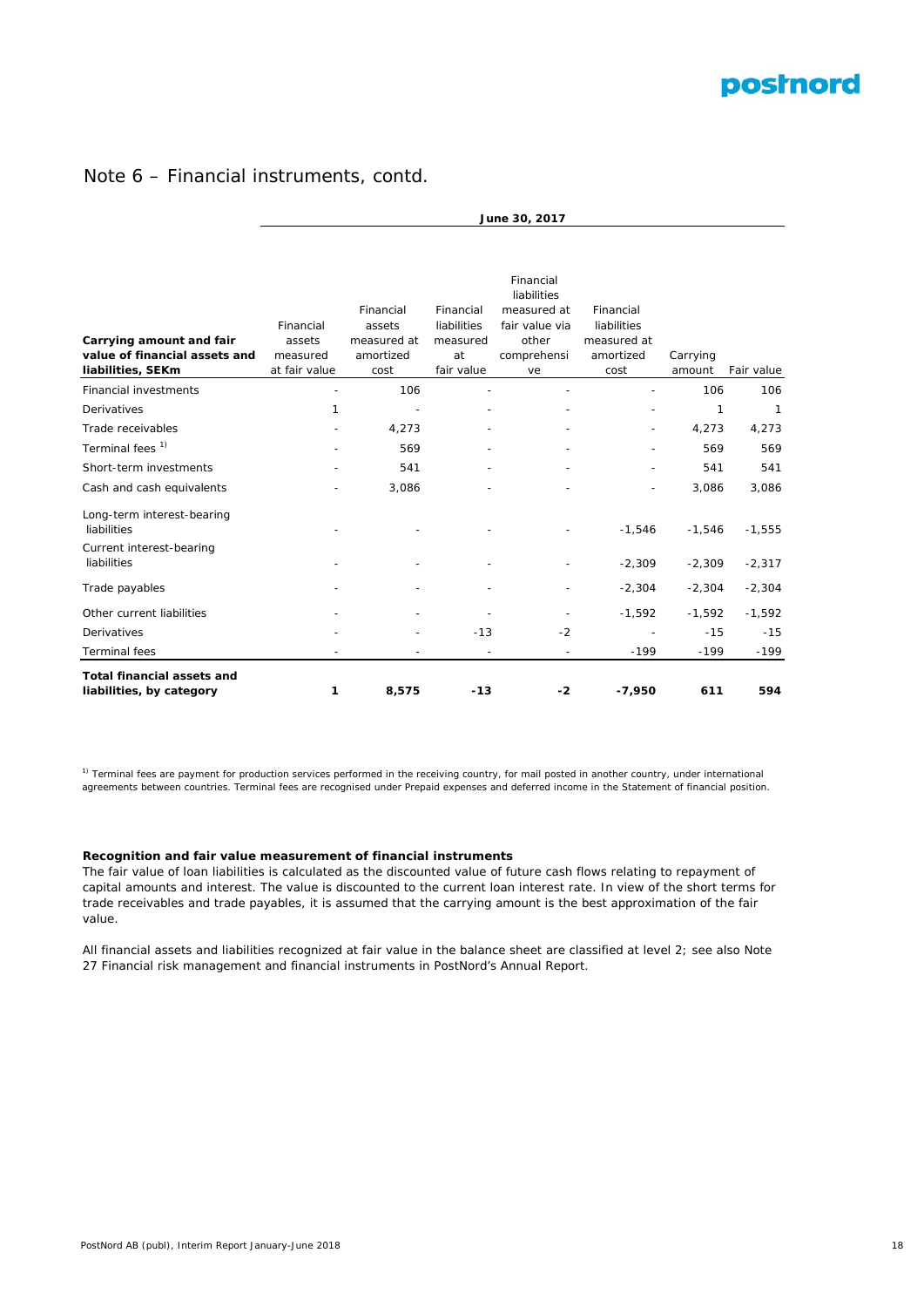

# Note 7 – Definitions and alternative key-ratios

| <b>Alternative key ratios:</b>                                | In the interim report, references are made to a number of financial measures that are<br>not defined in accordance with IFRS. These measures provide supplementary<br>information and are used to aid external stakeholders and management in their analysis<br>of the Company's operations. Because not all companies calculate financial measures in<br>the same way, these are not always comparable with measures employed by other<br>companies. As a result, these financial measures should not be regarded as substitutes<br>for measures as defined in IFRS. |                                                                                                                                                                                                                                                                                                                                                                                                                                   |                       |                          |                |                       |  |  |  |  |
|---------------------------------------------------------------|-----------------------------------------------------------------------------------------------------------------------------------------------------------------------------------------------------------------------------------------------------------------------------------------------------------------------------------------------------------------------------------------------------------------------------------------------------------------------------------------------------------------------------------------------------------------------|-----------------------------------------------------------------------------------------------------------------------------------------------------------------------------------------------------------------------------------------------------------------------------------------------------------------------------------------------------------------------------------------------------------------------------------|-----------------------|--------------------------|----------------|-----------------------|--|--|--|--|
| Adjusted operating income                                     | Total income less total costs, excluding items affecting comparability.                                                                                                                                                                                                                                                                                                                                                                                                                                                                                               |                                                                                                                                                                                                                                                                                                                                                                                                                                   |                       |                          |                |                       |  |  |  |  |
| Adjusted operating margin                                     | Adjusted operating income as % of net sales. Previously adjusted operating income as<br>% of total income (net sales and other income).                                                                                                                                                                                                                                                                                                                                                                                                                               |                                                                                                                                                                                                                                                                                                                                                                                                                                   |                       |                          |                |                       |  |  |  |  |
| Capital employed                                              | Non-interest-bearing assets, less non-interest-bearing liabilities,<br>also defined as net debt plus equity                                                                                                                                                                                                                                                                                                                                                                                                                                                           |                                                                                                                                                                                                                                                                                                                                                                                                                                   |                       |                          |                |                       |  |  |  |  |
| EBITDAI                                                       | Earnings before interest, taxes, depreciations and amortizations/impairments.                                                                                                                                                                                                                                                                                                                                                                                                                                                                                         |                                                                                                                                                                                                                                                                                                                                                                                                                                   |                       |                          |                |                       |  |  |  |  |
| <b>Financial preparedness</b>                                 | Cash and cash equivalents and unutilized committed credit line.                                                                                                                                                                                                                                                                                                                                                                                                                                                                                                       |                                                                                                                                                                                                                                                                                                                                                                                                                                   |                       |                          |                |                       |  |  |  |  |
| I tems affecting comparability                                | Items affecting comparability are substantial, nonrecurring or directly attributable to<br>operating activities. Examples of items affecting comparability include capital gains on<br>the sale of assets, impairment of assets and provision for personnel redundancies<br>employed under special employment conditions in Denmark. Ongoing restructuring costs<br>are not regarded as items affecting comparability.                                                                                                                                                |                                                                                                                                                                                                                                                                                                                                                                                                                                   |                       |                          |                |                       |  |  |  |  |
| Net debt                                                      | Interest-bearing debt, pension provisions, less cash and cash equivalents, financial<br>investments, financial receivables, that according to IAS 19 are included in non-current<br>receivables and short-term investments.                                                                                                                                                                                                                                                                                                                                           |                                                                                                                                                                                                                                                                                                                                                                                                                                   |                       |                          |                |                       |  |  |  |  |
|                                                               | Reconciliation with financial statements                                                                                                                                                                                                                                                                                                                                                                                                                                                                                                                              |                                                                                                                                                                                                                                                                                                                                                                                                                                   |                       |                          |                |                       |  |  |  |  |
|                                                               | <b>SEKm</b>                                                                                                                                                                                                                                                                                                                                                                                                                                                                                                                                                           | Jun. 30<br>2018                                                                                                                                                                                                                                                                                                                                                                                                                   | <b>Mar.31</b><br>2018 | Dec.31<br>2017           | Sep.30<br>2017 | <b>Jun.30</b><br>2017 |  |  |  |  |
|                                                               | Interest-bearing debt, current                                                                                                                                                                                                                                                                                                                                                                                                                                                                                                                                        | 2,931                                                                                                                                                                                                                                                                                                                                                                                                                             | 223                   | 222                      | 307            | 2309                  |  |  |  |  |
|                                                               | Interest-bearing debt, non-current                                                                                                                                                                                                                                                                                                                                                                                                                                                                                                                                    | 1,594                                                                                                                                                                                                                                                                                                                                                                                                                             | 3,574                 | 3,556                    | 3,712          | 1720                  |  |  |  |  |
|                                                               | Pensions <sup>1)</sup>                                                                                                                                                                                                                                                                                                                                                                                                                                                                                                                                                | 660                                                                                                                                                                                                                                                                                                                                                                                                                               |                       | $\overline{\phantom{a}}$ | 996            | 710                   |  |  |  |  |
|                                                               | Financial investments                                                                                                                                                                                                                                                                                                                                                                                                                                                                                                                                                 | $-200$                                                                                                                                                                                                                                                                                                                                                                                                                            | $-198$                | $-198$                   | -282           | $-282$                |  |  |  |  |
|                                                               | Non-current receivables <sup>2)</sup>                                                                                                                                                                                                                                                                                                                                                                                                                                                                                                                                 | $-1,049$                                                                                                                                                                                                                                                                                                                                                                                                                          | $-1,395$              | $-1,145$                 | $-795$         | $-798$                |  |  |  |  |
|                                                               | Short-term investments                                                                                                                                                                                                                                                                                                                                                                                                                                                                                                                                                | $-4$                                                                                                                                                                                                                                                                                                                                                                                                                              | -136                  | $-296$                   | $-140$         | $-541$                |  |  |  |  |
|                                                               | Cash and cash equivalents                                                                                                                                                                                                                                                                                                                                                                                                                                                                                                                                             | $-4,157$                                                                                                                                                                                                                                                                                                                                                                                                                          | $-1,823$              | $-1,901$                 | $-2,872$       | -3086                 |  |  |  |  |
|                                                               | Net debt                                                                                                                                                                                                                                                                                                                                                                                                                                                                                                                                                              | $-225$                                                                                                                                                                                                                                                                                                                                                                                                                            | 245                   | 238                      | 926            | 32                    |  |  |  |  |
|                                                               |                                                                                                                                                                                                                                                                                                                                                                                                                                                                                                                                                                       | <sup>1)</sup> Including assets under management. When the plan assets exceed the estimated present value of<br>the pension commitments, they are recognized under the heading of Non-current receivables.<br><sup>2)</sup> This amount is the portion of non-current receivables that is attributable to funded defined-benefit<br>disability pension plans and defined-benefit pension plans measured in accordance with IAS 19. |                       |                          |                |                       |  |  |  |  |
| Net debt ratio                                                | Net debt divided by equity.                                                                                                                                                                                                                                                                                                                                                                                                                                                                                                                                           |                                                                                                                                                                                                                                                                                                                                                                                                                                   |                       |                          |                |                       |  |  |  |  |
| Operating margin                                              | Operating income as a percentage of net sales.                                                                                                                                                                                                                                                                                                                                                                                                                                                                                                                        |                                                                                                                                                                                                                                                                                                                                                                                                                                   |                       |                          |                |                       |  |  |  |  |
| Return on capital employed (ROCE)                             | Operating profit for the 12 months to the end of the period (based on quarterly values)<br>divided by average capital employed for the 12 months to the end of the period.                                                                                                                                                                                                                                                                                                                                                                                            |                                                                                                                                                                                                                                                                                                                                                                                                                                   |                       |                          |                |                       |  |  |  |  |
| <b>Other key ratios:</b><br>Average number of employees (FTE) | The total number of paid employee hours divided by the standard number of<br>hours for a full-time employee during the cumulative period from the                                                                                                                                                                                                                                                                                                                                                                                                                     |                                                                                                                                                                                                                                                                                                                                                                                                                                   |                       |                          |                |                       |  |  |  |  |
| Basic staff                                                   | Refers to all full- and part-time regular employees.                                                                                                                                                                                                                                                                                                                                                                                                                                                                                                                  |                                                                                                                                                                                                                                                                                                                                                                                                                                   |                       |                          |                |                       |  |  |  |  |
| Earnings per share (EPS)                                      | Share of net earnings attributable to parent company shareholders divided by the<br>average number of shares outstanding.                                                                                                                                                                                                                                                                                                                                                                                                                                             |                                                                                                                                                                                                                                                                                                                                                                                                                                   |                       |                          |                |                       |  |  |  |  |
|                                                               |                                                                                                                                                                                                                                                                                                                                                                                                                                                                                                                                                                       |                                                                                                                                                                                                                                                                                                                                                                                                                                   |                       |                          |                |                       |  |  |  |  |